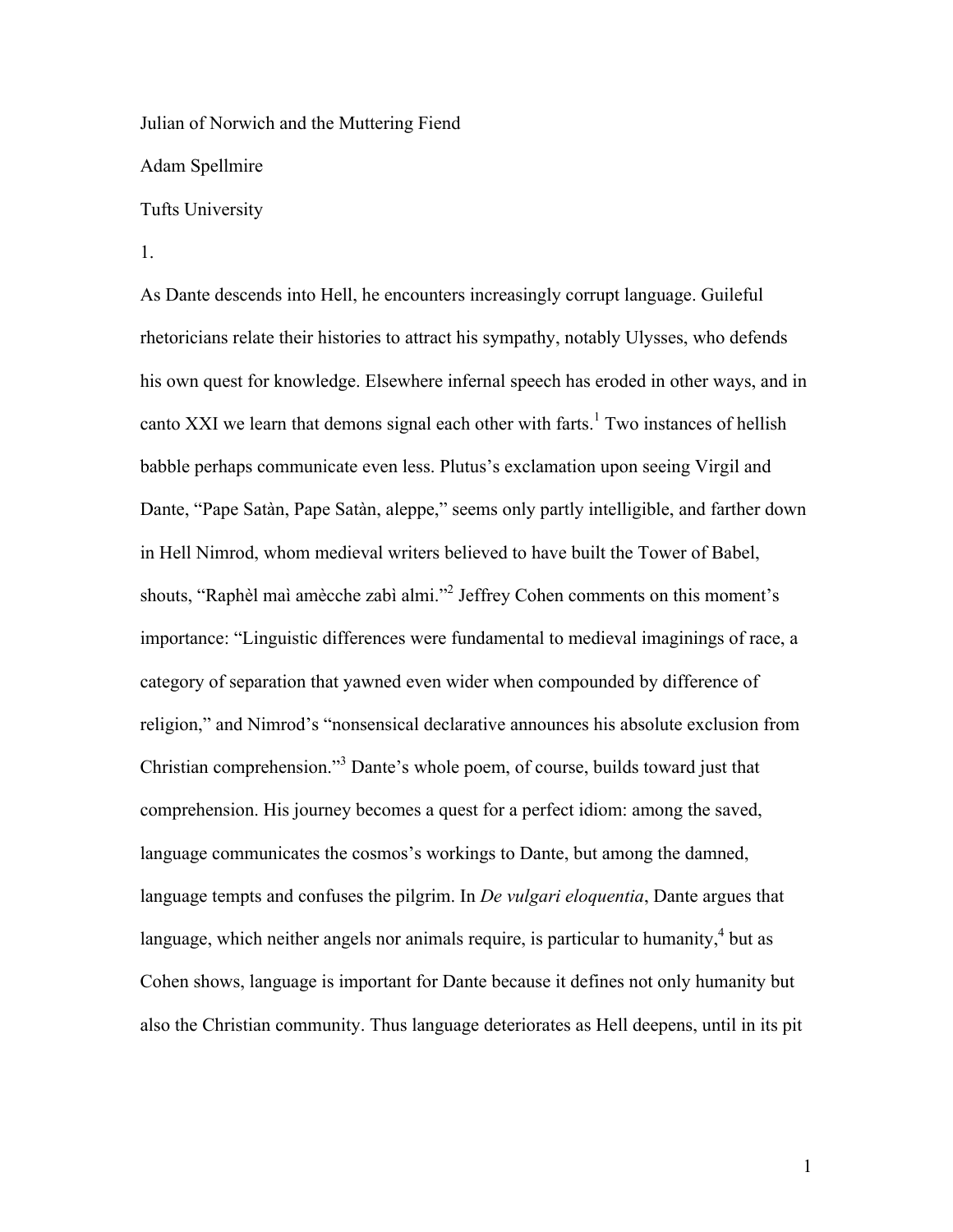three traitors stop Satan's mouths. If Christ is God's incarnate word, then evil must be nonsense and, in Hell's lowest regions, silence.

Dante's poetry can provide a context for the anxieties around communication and nonsense that inform Julian of Norwich's *Revelation of Love*, a text begun later in the same century. Language's power to mark "exclusion from Christian comprehension" is no less important for Julian, who also searches for heavenly speech and represents Hell's forces as incoherent. Near her book's close, a fiend attacks her twice. In his first assault, he chokes Julian with his "pawes" and displays his "whit teth" as he gives her a "shrewde loke."<sup>5</sup> When commentators discuss Julian's ideas about evil, they tend to focus their analyses on this first encounter with the fiend, perhaps because here she describes his features and his physical violence.<sup>6</sup> But his second appearance is also important because there he switches tactics and assails Julian with noise. He tries to "stere" her "to dispere" with his babble:

the feende came againe with his heet and with his stinch, and made me fulle besy. The stinch was so vile and so painfulle, and the bodely heet also dredful and traveylous. I harde a bodely jangeling, as it had been of two bodies, and both to my thinking jangeled at one time, as if they had holde a perlement with greate besines. And all was softe muttering, and I understode not what they said. And alle this was to stere me to dispere, as methought, seeming to me as they scorned bidding of bedes which are said boistosly with mouth, failing devout intending and wise diligence, the which we owe to God in oure prayer. And our good lorde God gave me grace mightly to trust in him, and to comfort my soule with bodely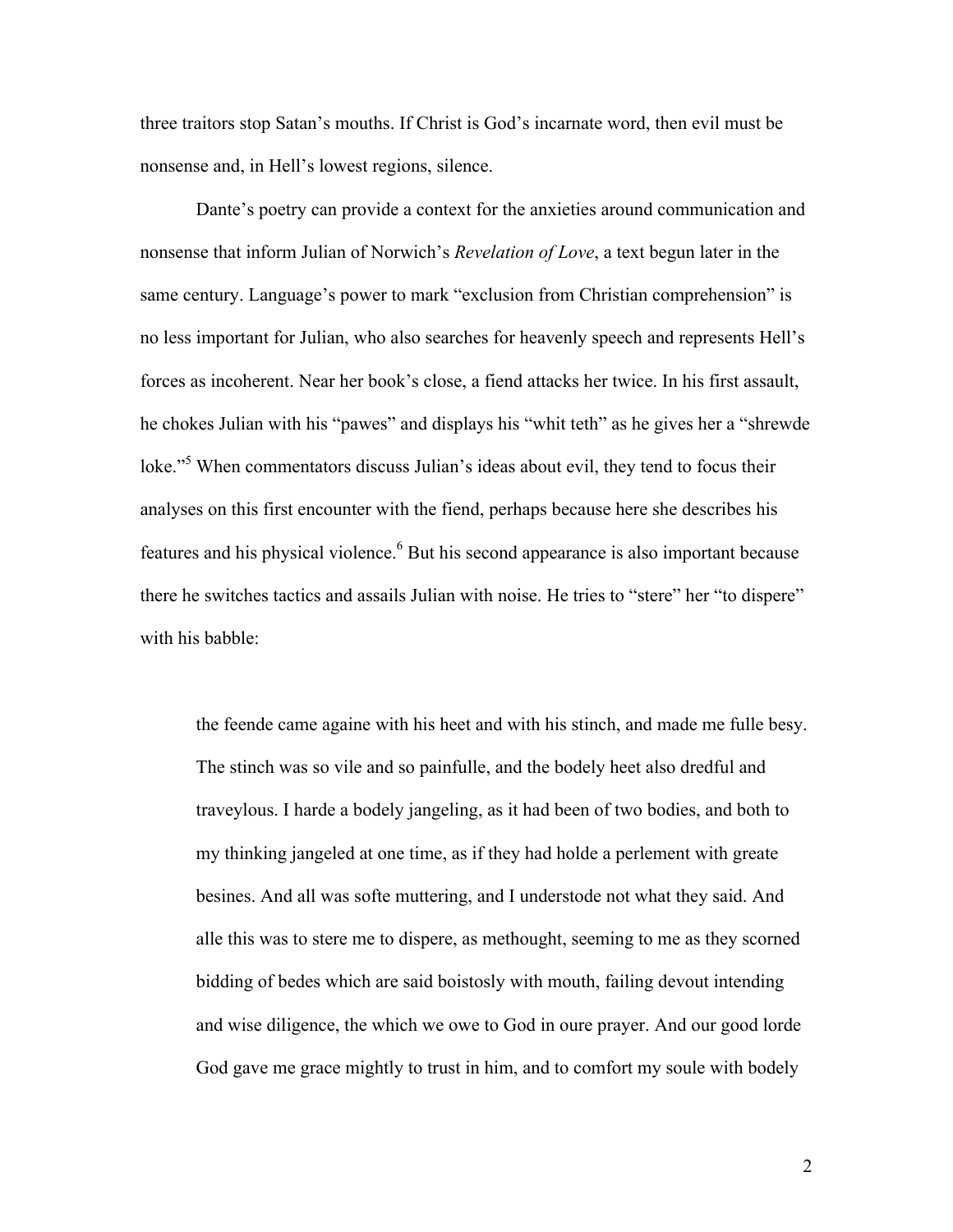speech, as I shulde have done to another person that had been traveyled. Methought that besines might not be likened to no bodely bisines. (341)

Like Nimrod's speech, the fiend's "jangeling" sets him apart from the Christian community, and indeed he can only parody the "bidding of bedes." Julian drowns out this "jangeling" by comforting herself "with bodely speech," praying aloud to avoid hearing the fiendish "muttering," or, in the Paris manuscript, "whystryn" (whispering). But before she manages to call on divine aid, "dispere" seems to haunt Julian. Why are the fiends (he seems to multiply)<sup>7</sup> so threatening if she "understode not what they said"?<sup>8</sup>

Scholars admire Julian's "serenity," a calm that emerges from her conviction that all shall be well. $<sup>9</sup>$  Julian, after all, dwells little on Hell's torments, insists on a loving</sup> deity, and ends her text by declaring that "love was his mening" (379). Nicholas Watson remarks that Julian, Chaucer, and Langland share a concern with how to access truth, but he argues that Julian's "optimistic and intimate expectation of knowledge that is to come . . . distinguishes the *Revelation of Love* from most other products of the late medieval 'age of anxiety.'" <sup>10</sup> We might think of Chaucer's noisy *House of Fame* or the competing voices in Langland's *Piers Plowman*, texts that insistently confront unintelligibility. Julian allows such "jangeling" to trespass on her meditations less often, and rather than foreground dissonance, she focuses more on the hope that everything will become clear. Julian makes a familiar medieval distinction between human and divine perception, one that these poets would also endorse, even if they dwell more on the chaos that people see rather than the harmony that God sees: "And I saw truly that nothing is done by happe ne by aventure, but alle by the foreseing wisdom of God. If it be hap or aventure in the sight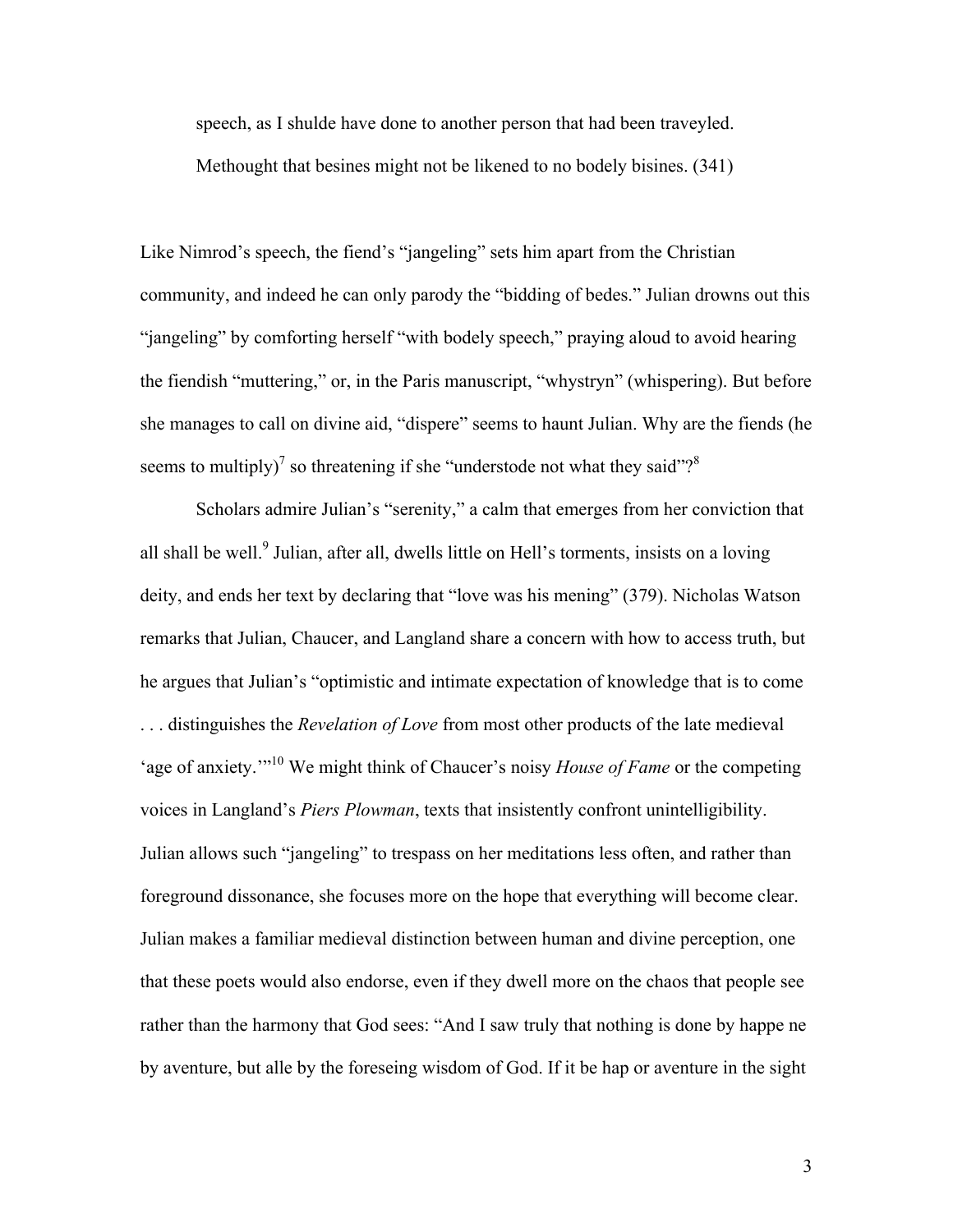of man, our blindhede and our unforsight is the cause" (163). Julian contrasts "the foreseing wisdom of God" with the fallen world's "happe" and "aventure," and she trusts that humanity's "unforsight" will eventually give way to firmer knowledge.

But even if Julian is confident that the noise will eventually dissipate, for an important moment incoherence erupts in her text. The fiend's "jangeling" is a briefer but no less intense version of the noise in Langland's and Chaucer's works, and rereading Julian with this scene in mind, we can see the threat of incoherence emerge elsewhere, a threat she frequently suppresses. Communication is a central problem in the *Revelation*, and because Julian tries to interpret God's "mening" (a word she uses often), an unintelligible antagonist poses an especially appropriate adversary. As Michelle Karnes notes, Julian imagines interpretation as a quest.<sup>11</sup> Speech and language are nearly as important to her quest as sight, so she must dispel the fiend for her spiritual journey to continue, lest she become unable to converse with her God, divine his "mening," and allow that meaning to pass from her to her "evencristene."12 The fiend's jangling insinuates that Julian's interpretive efforts are hopeless, and her confrontation with him reveals that she, too, is a product of the late medieval "age of anxiety."<sup>13</sup>

## 2.

In this article, I try to map the muttering fiend's place among the various kinds of incoherence that Julian confronts. Although she overcomes the fiend and his noise, elsewhere she acknowledges interpretative difficulties, a kind of noisiness themselves in that they, too, challenge her efforts to read the world. Julian thinks about the medium through which she tries to know God, for instance, and at times seems intent on removing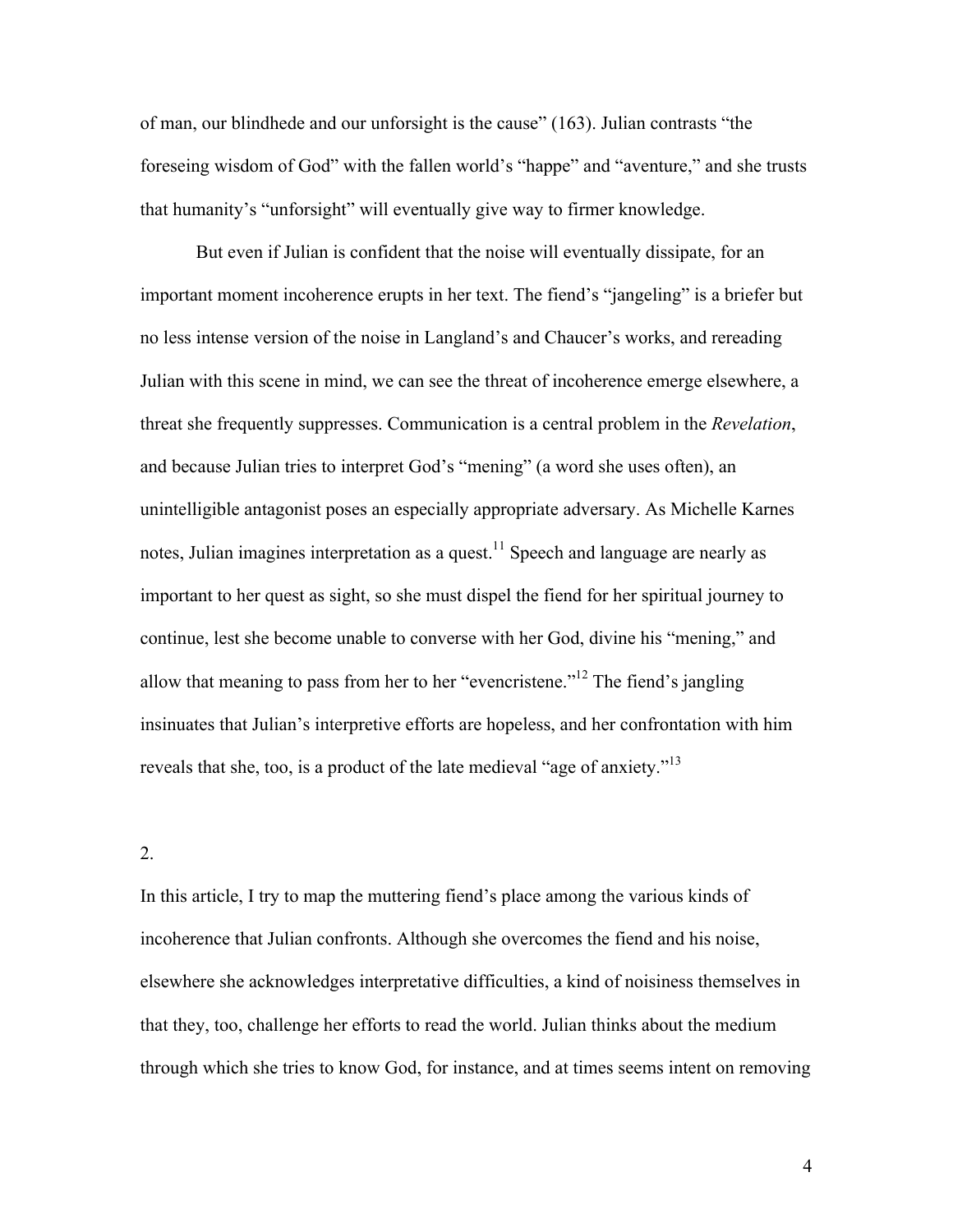that medium. *Meane* becomes another important word in her vocabulary: "the custome of our prayer was brought to my mind: how that we use, for unknowing of love, to make meny meanes. Then saw I sothly that it is more worship to God, and more very delite, that we faithfully pray to himselfe of his goodnes and cleve therto by his grace, with true understanding and stedfast beleve, then if we made all the meanes that hart may thinke. For if we make all these meanes, it is to litle and not ful worshippe to God" (143). Here Julian seems quick to propose clearing away the clutter of "meny meanes."14 And just before this passage she indeed has an unmediated vision of Christ: "I conceived truly and mightly that it was himselfe that shewed it me, without any meane" (135). In some sense Julian's quest succeeds immediately: she sees God directly, "without any meane." But as this revelation ends, she says that she cannot show the reader the full extent of her vision: "But the gostely syght I can nott ne may shew it as openly ne as fully as I would, but I trust in our lord God almighty that he shall, of his goodnes and for your love, make yow to take it more ghostely and more sweetly then I can or may tell it" (157). Julian draws attention to language itself as a "meane," a medium that, while imperfect, the fiend's noise would overwhelm and render opaque.

Although Julian briefly manages to thrust aside all "meanes" in her first revelation, much of her text thinks about how she might know God. She goes on to discuss "meanes" more thoroughly: "For God of his goodnes hath ordained meanes to helpe us full faire and fele. Of which the chiefe and principal meane is the blessed kinde that he toke of the maiden, with all the meanes that gone before and come after, which belong to our redemption and to our endless salvation. Wherfor it pleaseth him that we seke him and worshippe him by meanes, understanding and knowing that he is the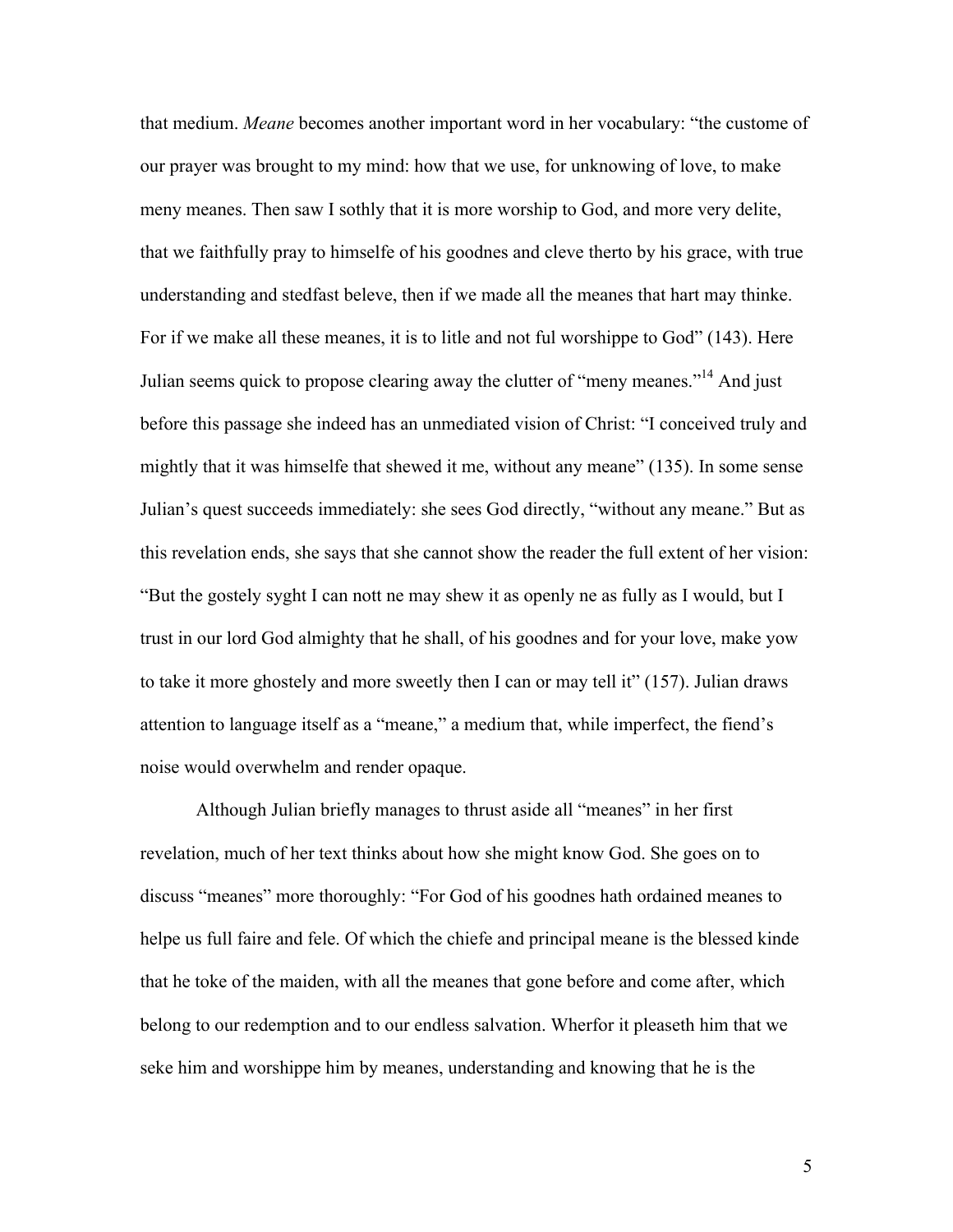goodnes of all" (143). Julian establishes the importance of "meanes" by explaining that Christ is the "principal meane" through which God makes himself known. Where before "meanes" seemed to get in the way, here they are the way. The "meane" intercedes between Julian and God's "mening" (the two words seem suggestively entangled) even as it allows access to that meaning. Vincent Gillespie and Maggie Ross discuss these terms' significance: "Julian's showing has made the bleeding head resonate as an image in new and unusual ways; it *means* both the exaltation of the Trinity and the humility of the incarnation, but it can only do so because it is liberated from the *means* or hermeneutic repertories which clogged the arteries of contemporary devotional writing."<sup>15</sup> Although Julian may differentiate herself from the conventions of contemporary devotional writing, she does seem entangled in other "hermeneutic repertories." She wants to remove the "mean" between herself and the divine, but at the same time she recognizes its necessity. The *Revelation* presents both a text (or a vision) and Julian's ongoing analysis of that text, a structure that seems to imply that a "meane," the very site where interpretation happens, is unavoidable.

Julian's approach to "meanes" stands somewhere between the *Cloud* author's and Langland's. Langland, with his poem's crowd of competing voices, lets in more of the world's noise than Julian, and she in turn lets in more of the world's noise than the *Cloud*  author, who would shun language almost entirely. What Julian calls the "meny meanes" that we make "for unknowing of love," those things that interpose themselves between us and God, the *Cloud* author describes as the "cloud of unknowing." To begin to find one's way through this cloud, he encourages brief prayers: "And rather it peersith the eres of Almyghty God than doth any longe sauter unmyndfuly mumlyd in the teeth. And herfore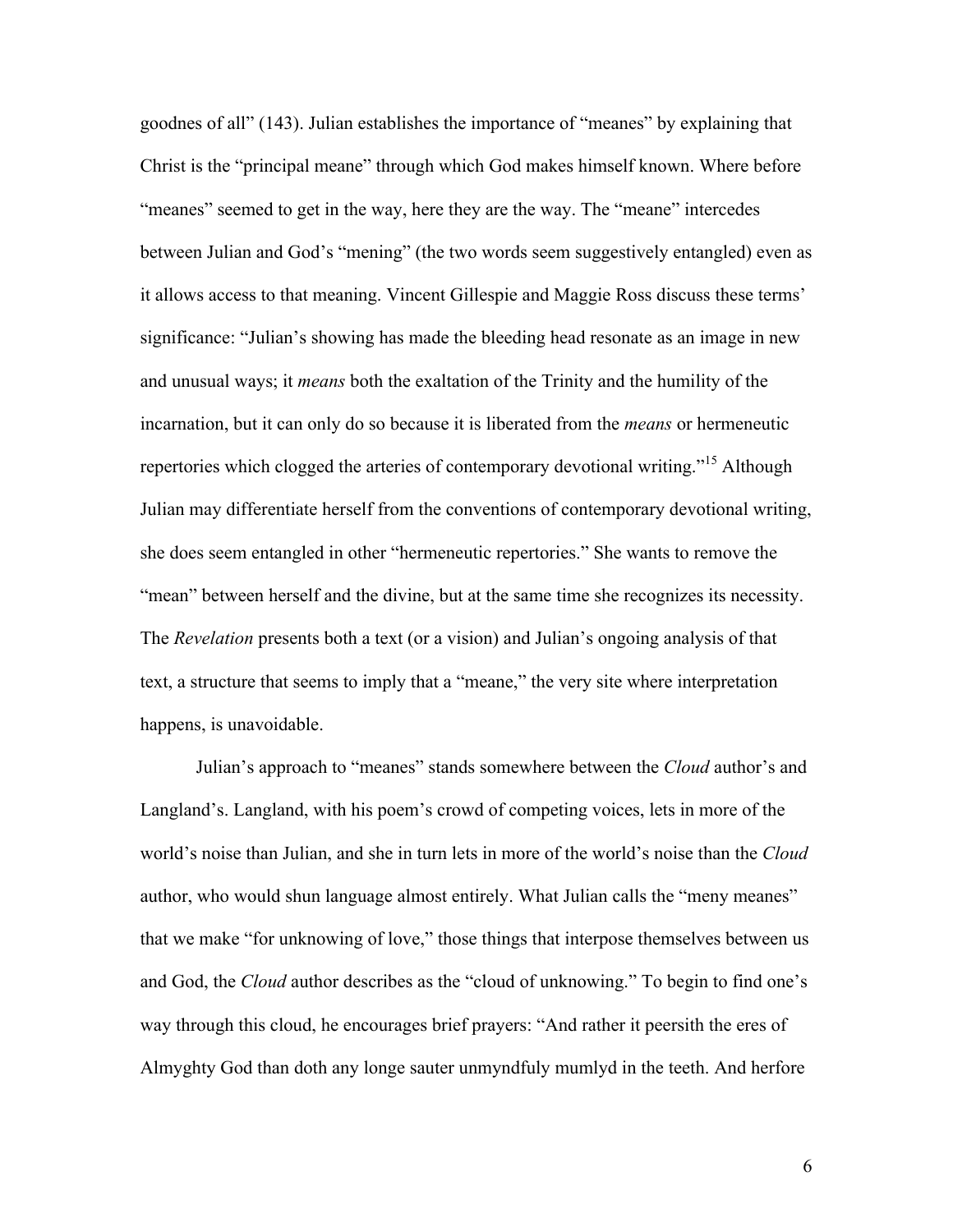it is wretyn that schort preier peersith heven."16 As in Julian's text, where the fiend's muttering sounds like "biding of bedes which are said boistosly with mouth," here mangled prayers threaten contemplation. To avoid that possibility, the *Cloud* author recommends a "naked entent direct unto God" that eschews language as much as possible: "And yif thee list have this entent lappid and foulden in o worde, for thou schuldest have betir holde therapon, take thee bot a litil worde of o silable; for so it is betir then of two, for even the schorter it is, the betir it acordeth with the werk of the spirite. $17$ <sup>17</sup> To eliminate life's distractions further, he advocates another cloud, the cloud of forgetting, so that between the mystic and the divine lies the cloud of unknowing, and between the mystic and the world lies the cloud of forgetting. With these short prayers and obscuring clouds, the *Cloud* author hopes to transcend fallen language.

Although Julian quickly shuts down the fiend's muttering, she does not mistrust language to the extent that she reduces prayer to a single syllable. Like all mystics, she knows that language cannot describe her experience, for even when she does perceive divine intentions, she explains that she cannot always perfectly communicate them. But mystics present their shared mistrust of language differently.<sup>18</sup> For Julian, words are a "meane," things with which to approach divinity but not things to trust unreservedly. Her lists, for instance, suggest God's richness: "I saw sothfastly that oure lorde was never wroth nor never shall. For he is God, he is good, he is truth, he is love, he is pees. And his might, his wisdom, his charite, and his unite suffereth him not to be wroth" (263). Julian gestures toward a splendor that defies representation. Denys Turner explains that "apophaticism," speaking about divinity with the knowledge that words are ultimately inadequate, can result in pared-down language or a profusion of metaphor: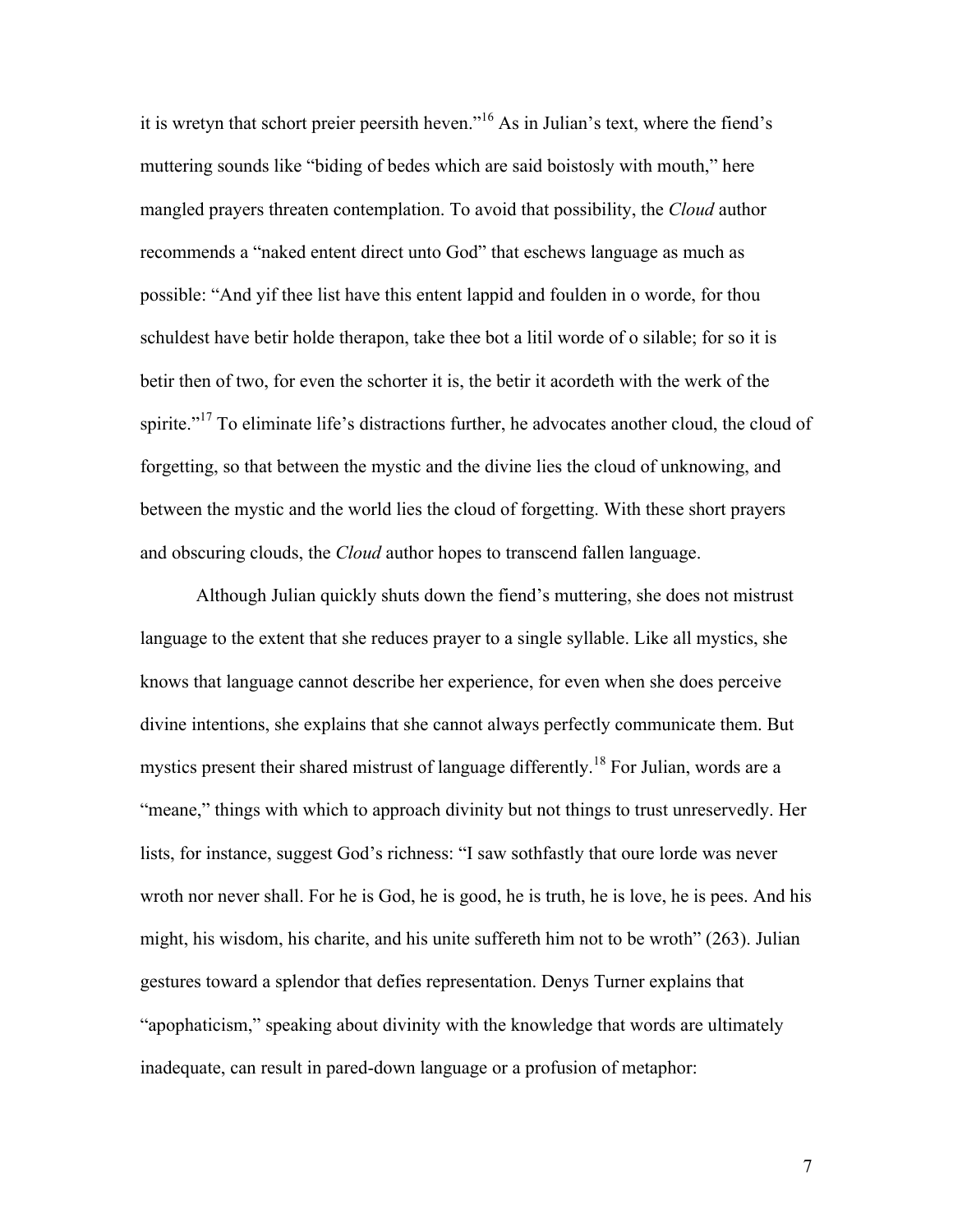God is not an object of a particular kind of talk in the way that a number is the object of mathematical discourse, for God is not an object. And since all talk is about objects, all language fails of God. So you can either just stop "prattling about God" altogether, as Eckhart advises, or else do the opposite and make sure that you do *not* cull back the variety of talk about God to some restricted, pious, or "appropriate" domain. It is the same apophaticism either way, for if by way of speech nothing goes, everything does: in the matter of talk about God, if every word fails, every word should be tried.<sup>19</sup>

Julian chooses the latter approach. For her, more always remains to say about God and his book of creation, and her quest remains unfinished, her book "not yet performed" (379), because she refuses to "cull back the variety of talk about God." The episode in which the fiend tries to choke Julian registers this faith in language because if successful, her adversary would silence her,<sup>20</sup> and this assault presages speech's importance in his second appearance, when she uses her voice to pray over his "jangeling."

Julian further distinguishes herself from the *Cloud* author and underscores her own incomplete quest by declining to present herself as a teacher.<sup>21</sup> In the *Vision Shown to a Devout Woman*, she disclaims a teacher's authority in the same moment that she emphasizes that she is a woman: "Botte God forbade that ye shulde saye or take it so that I am a techere. For I meene nought so, no I mente nevere so. For I am a woman, lewed, febille, and freylle. Botte I wate wele, this that I saye I hafe it of the shewinge of him that es soverayne techare" (75). She turns her "frailty" to advantage, however, dismantling the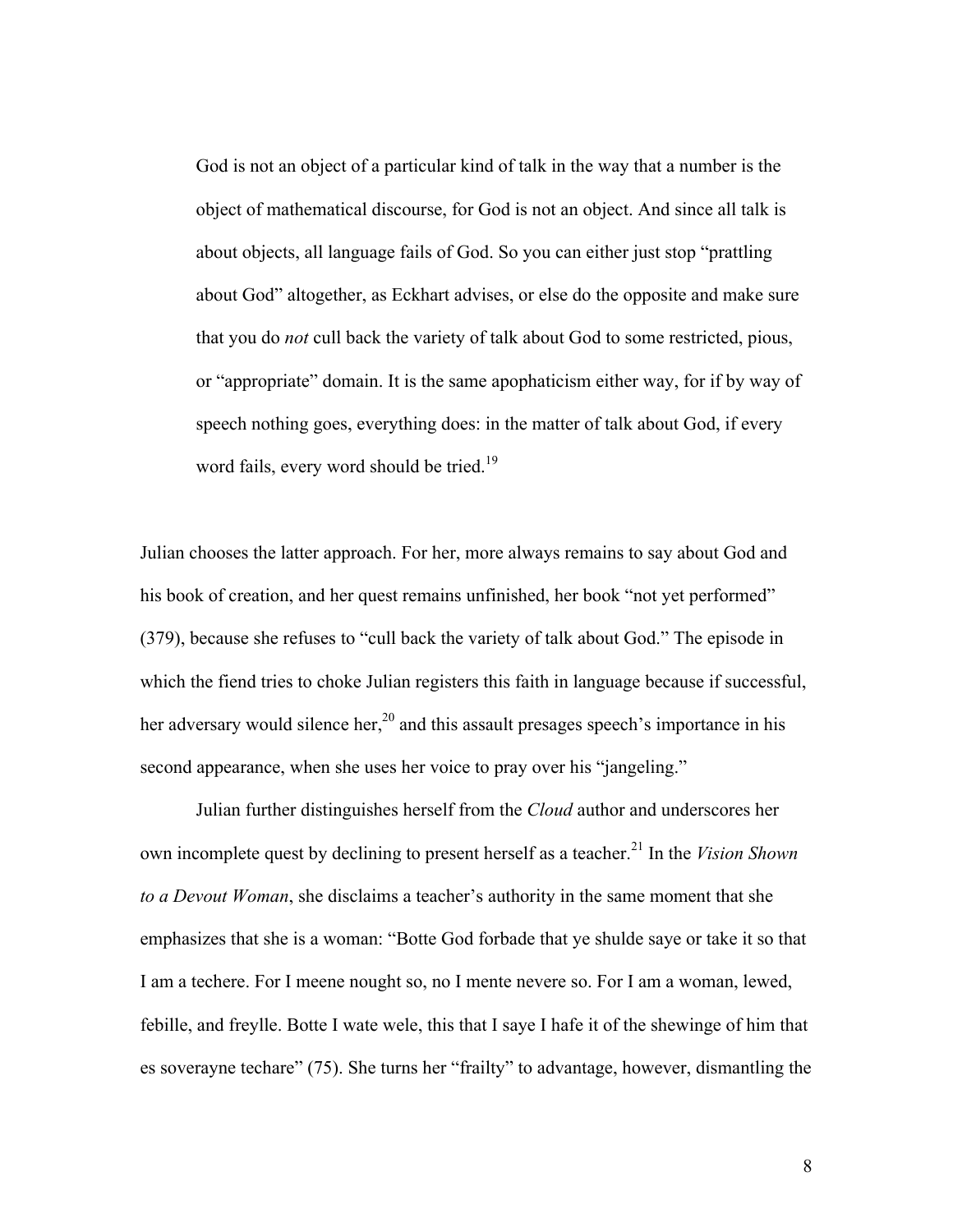teacher/student hierarchy by insisting that God communicates through her to all believers: "And thus wille I love, and thus I love, and thus I am safe. For I mene in the person of mine evencristene"  $(75)$ <sup>22</sup> Disclaiming authority on these grounds allows her to appeal to her "evencristene" rather than to a spiritual elite: "In alle this I was mekille sterede in cherite to mine evenchristen, that they might alle see and know the same that I sawe, for I wolde that it were comfort to them" (151). The *Cloud* author begins his text much differently, warning "janglers" and other language abusers away: "Fleschely janglers, opyn preisers and blamers of hemself or of any other, tithing tellers, rouners and tutilers of tales, and alle maner of pinchers, kept I never that thei sawe this book."<sup>23</sup> From the outset, this mystical treatise hopes to exclude "jangeling" and so addresses itself to a narrow audience. Because interpretation is central to Julian's quest, she does not try to shed language or claim authority as readily as the *Cloud* author. She does not imagine herself as an instructor further along on her journey than her pupils ("This revelation was shewed to a simple creature unletterde" [125]) and remains as much in the middle of an interpretive project as her readers. $24$ 

Langland, for whom a cloud of forgetting seems impossible, imagines the "meane" as layers of commentary, the varying definitions of Dowel that he encounters, definitions that offer only partial access to the knowledge Will wants. Like Julian's *Revelation*, *Piers Plowman* represents its quest as a series of interpretations in which the quester encounters commentary but not an ultimately authoritative text. Julian's relentless concentration on the scene of the cross, however, distinguishes her from Langland. As she overcomes the fiend during his second appearance, she focuses on the crucified Christ: "My bodely eye I set in the same crosse there I had seen in comforte afore that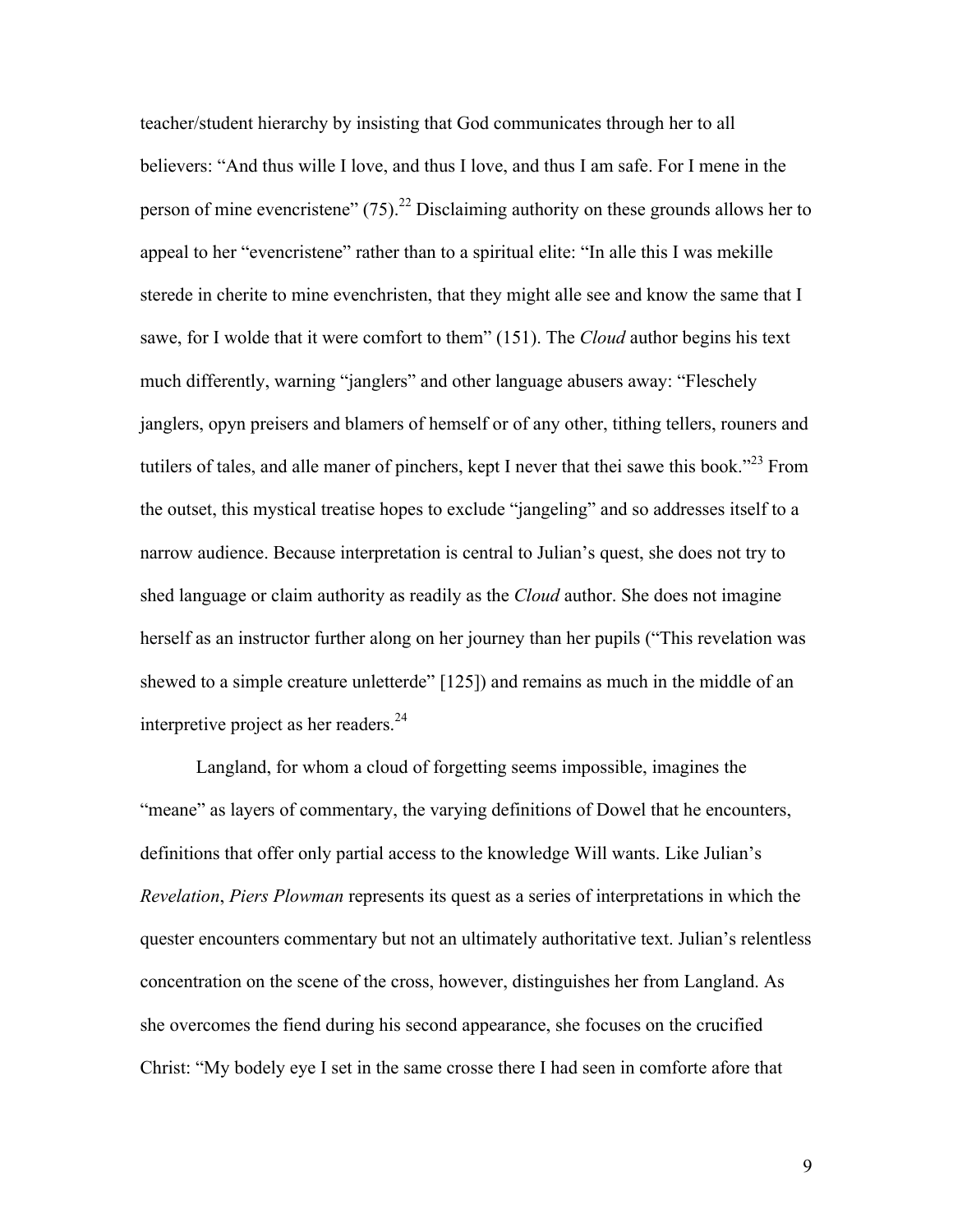time, my tong with speech of Cristes passion and rehersing the faith of holy church, and my harte to fasten on God with alle the truste and the mighte that was in me" (341). She tries to exclude the cacophonic threat by beholding the cross and by "rehersing" her faith. In some sense this passage is a microcosm of the *Revelation*, in which Julian again and again returns to her vision of the Crucifixion. Julian may foreground her interpretive process and its "noisiness," but unlike Langland, she tries to keep out the everyday world's clamor, even if she does not go to the *Cloud* author's lengths. Langland fills his poems with what Watson and Jenkins call "specific reference to the world and its facts" (7). The crowd of folk in the field, the argumentative personifications, the alehouse, and the hayfield have no place in Julian's revelations.<sup>25</sup>

Despite their different attitudes toward the world's noise, both the *Revelation* and *Piers Plowman* are commentaries on the idea that God is love. In her last revelation, Julian's text achieves a crescendo effect as she again learns God's meaning: "What, woldest thou wit thy lordes mening in this thing? Wit it wele, love was his mening. Who shewed it the? Love. What shewid he the? Love. Wherfore shewe he it the? Love" (379). In some sense, her whole text tries to understand this idea, and her book becomes a commentary on 1 John 4:8: "God is Love."<sup>26</sup> This idea helps account for the *Revelation*'s repetition. Even if Julian cannot achieve perfect knowledge of God, she seems to move toward greater understanding, yet she often returns to the original vision, a certain set of ideas, and even similar phrases.<sup>27</sup> Versions of the Crucifixion vision recur in her text, as do variations of her famous assertion "all shall be well." Like Langland, she circles about an idea she can never fully comprehend, a strategy of return and progress they share with theology itself. For the Pseudo-Dionysius, an early mystic, "theology moves in three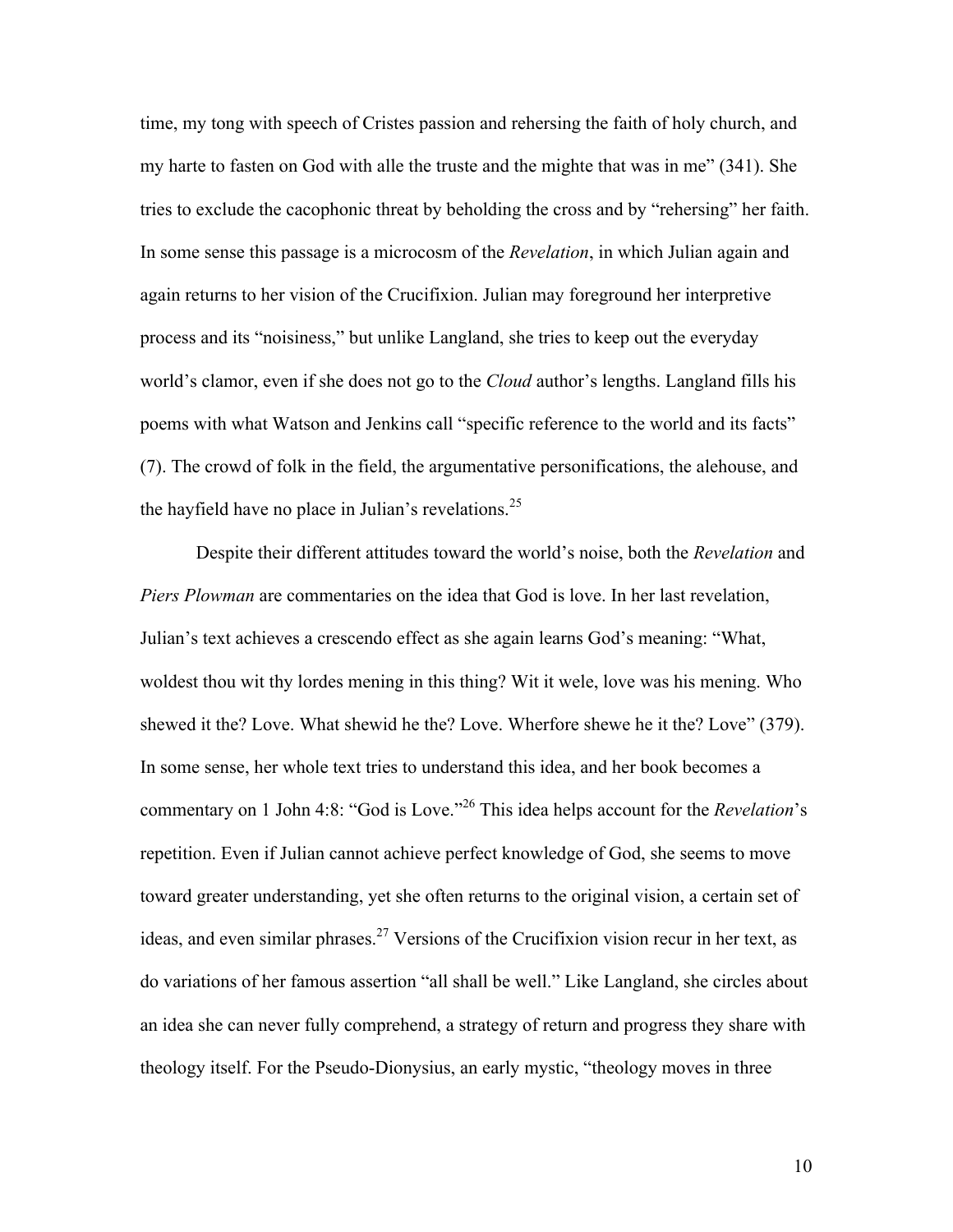ways: on a straight line, in a circle, and in a combination of both—that is, in a spiral.<sup>228</sup> Julian pursues God's "mening," knowledge above the spiral, at its center, and beyond the human intellect's imperfections.

Both Julian and Langland also leave their texts in some sense unfinished despite lifelong efforts. In the fallen world, commentary continues indefinitely, striving to see the text face-to-face. *Piers Plowman* starts with Will's desire to know how to save his soul, and something comparable motivates Julian's *Revelation*, for like Langland's poem, her book emerges from the tension between divine justice and mercy. Both writers, moreover, affirm that love is the answer.<sup>29</sup> Piers Plowman, Clergie says, has "set alle sciences at a sop save love one."<sup>30</sup> But the revelation that love is God's meaning only allows Julian and her readers to begin their journeys again,  $3<sup>1</sup>$  for in that same revelation, Julian remarks that her book "is not yet performed." In affirming that love is God's meaning, she returns to an early moment when she learns to find love at creation's source. When she sees "a little thing the quantity of an haselnot" in her hand and asks, "What may this be?" God replies, "It is all that is made. . . . It lasteth and ever shall, for God loveth it. And so hath all thing being by the love of God" (139). Julian seems to have known all along, then, that love is God's meaning, yet she must keep working to understand the lesson. God's meaning always remains partially revealed, so her search must continue indefinitely, and indeed she says as much near the *Vision*'s beginning: "And this vision was a lerning to my understanding that the continual seking of the soule pleseth God full mekille" (161). Like Langland's poem, Julian's book ends with a beginning.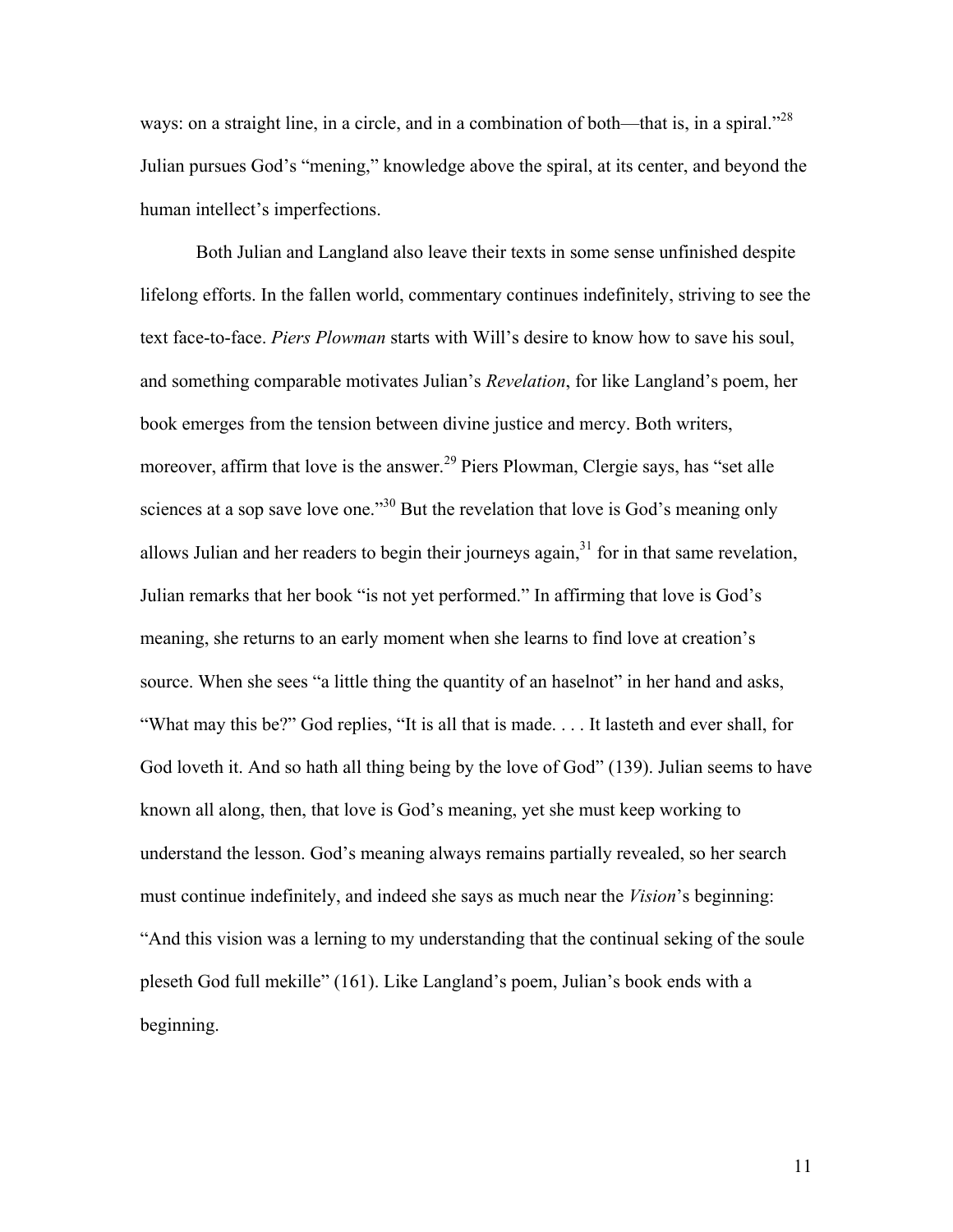Although Julian confines the fiend to a few sentences, his noise seems to resonate across her writing, for her encounter with dissonance is limited neither to that short passage nor to her fascination with the problem of "meanes." Much of her text is an effort to show that the cosmos itself does not "jangle" but operates according to a sacred harmony. Theological difficulties impede her quest, and she tries to quiet them as well. Perhaps most immediately, she wonders how eternal pain can coexist with divine love: "A, good lorde, how might alle be wele for the gret harme that is come by sinne to thy creatures?" (213). Her revelation that all shall be well conflicts with the Church's teaching that divine justice damns sinners, but she professes that she believes in the institution's doctrines despite her confusion over them.<sup>32</sup> The formulation "all shall be well" tries to harmonize mercy and justice. Without this harmony, Julian cannot make sense of the world. Her parable of the master and servant, which also wonders why sin and suffering exist, poses a related interpretive problem, for she must understand why the servant falls, and her meditation on this short scene becomes the most extended section in her *Revelation*. Like many of her exegetical remarks, this passage does not appear in her text's earlier, and in many ways less complex, version. As Julian ponders her revelation she seems to hear the world's noise heightening.

Julian looks forward, though, to fuller knowledge, and sometimes she seems to explain divine meaning confidently: "Then he, without voys and opening of lippes, formed in my soule these wordes: 'Herewith is the feende overcome.' This worde said our lorde mening his blessed passion" (169). Julian learns the "mening" of Christ's suffering, and his language, which seems hardly "bodely" because he does not open his

3.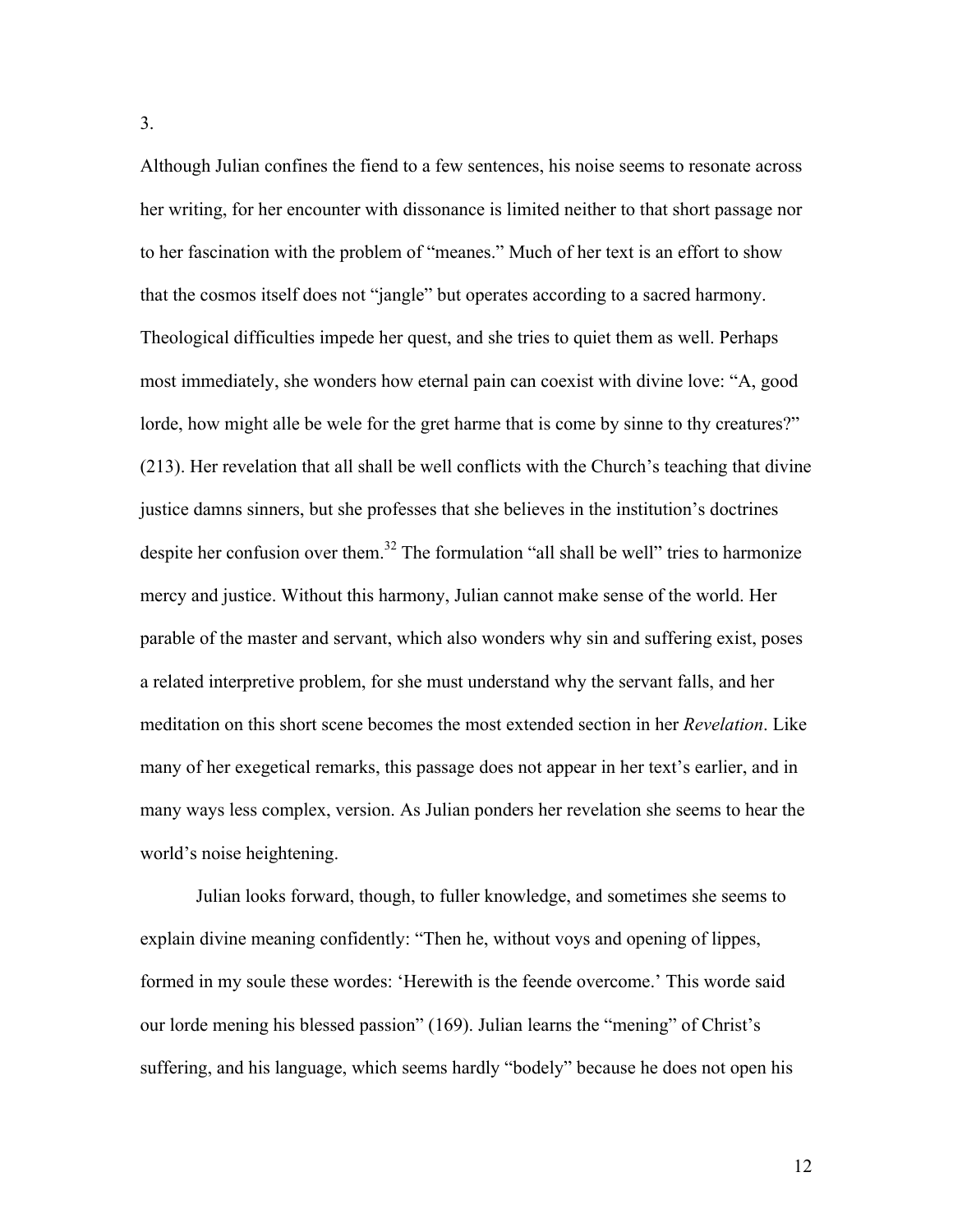lips, contrasts with the fiend's "bodely jangeling." God uses special language to communicate his meaning to her directly, yet the word *mening* keeps appearing, which suggests that God's intentions require incessant pursuit and meditation. "The contemplative option is, in fact, a commitment to the ongoing experience of failure," as Roger Ellis and Samuel Fanous remark.<sup>33</sup> When she insists that her reading and ours must continue, Julian acknowledges this "failure," even if she would not use that word. After unpacking her parable of the servant and the master, she writes, "I sawe and understode that every shewing is full of privites" (277). Her showings may allow her to take God's meaning confidently, but she always takes only part of that meaning, for each revelation contains "privites." This partial knowledge incites a desire to know more: "The more that we know, the more shalle we besech, if it be wisely take. And so is our lordes mening" (249). Julian's insight addresses the possible tension between her often confident explication of Heaven's intentions and her sense that she cannot know them fully, for here she presents her assurance of God's plan alongside her conviction that she can never know enough of that plan: the "lordes mening" is that desire will increase with knowledge.

In some sense Julian's whole text attests to this principle that desire and knowledge may always increase, for she leaves the completion of her book to its readers: "This boke is begonne by Goddes gifte and his grace, but it is not yet performed, as to my sight. For charite pray we alle togeder, with Goddes wurking: thanking, trusting, enjoying. For thus wille oure good lorde be prayde, by the understanding that I toke in alle his owne mening, and in the swete wordes where he seth fulle merely: 'I am the ground of thy beseching.' For truly I saw and understode in oure lordes mening that he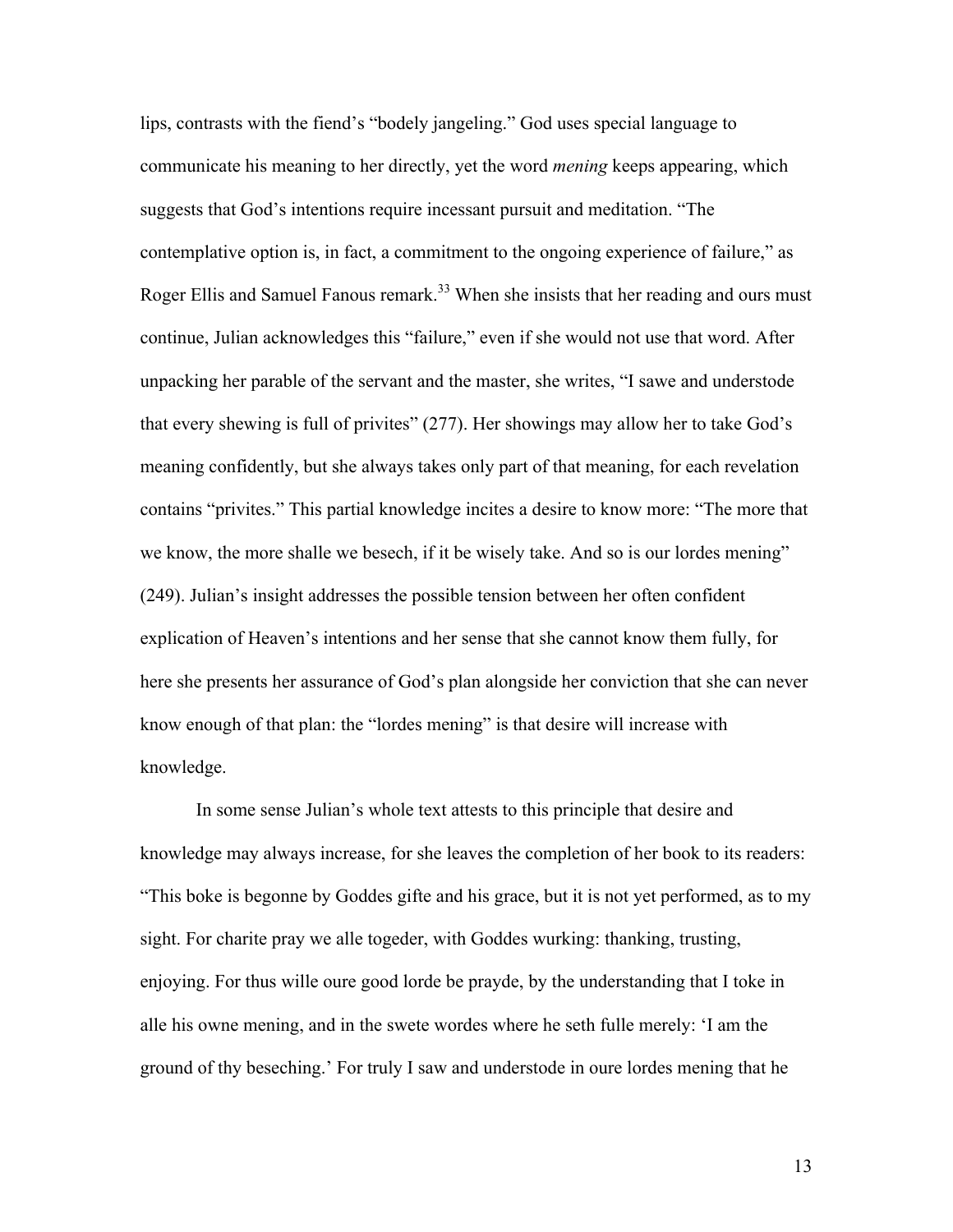shewde it for he will have it knowen more than it is" (379). Rather than thinking of her endeavor as "failed," Julian refers to it as "not yet performed." She learns that God is the ground of beseeching, both the impetus and the end of desire, and thus the "thanking, trusting, enjoying" do not end, as the progressive forms of these verbs suggest. And importantly, these continuous activities are not for Julian alone but for all her "evencristene." Robert E. Wright observes that Julian cannot finish her book, because her readers must: "The performance of the book has less to do with the discursive function of language than with its comprehensive, fundamentally affective experience, the realization of the text in its readers."34 Almost above all, Julian seems interested in nourishing readerly desire. Love may be God's meaning, but the text does not end with this discovery, because it requires the reader's response, the "thanking, trusting, enjoying" that he or she must endlessly enact.

Because Julian looks forward to knowledge of the universe's workings, the apocalypse (literally, "unveiling") underpins an important part of her thought. She receives a glimpse of God's plan for doomsday, when he will perform a marvelous "deed" and make everything well: "There is a deed the which the blisseful trinite shalle do in the last day, as to my sight. And what the deed shall be and how it shall be done, it is unknowen of alle creatures which are beneth Crist, and shall be tille whan it shalle be done. . . . This is the gret deed ordained of oure lorde God fro without beginning, treasured and hid in his blessed brest, only knowen to himselfe, by which deed he shalle make all thing wele" (223). Intent on shunning the noisy present, here Julian turns us toward the future. A secret hidden in God "shalle make all thing wele," which is to say that something will someday make sense of the world and its suffering. Because this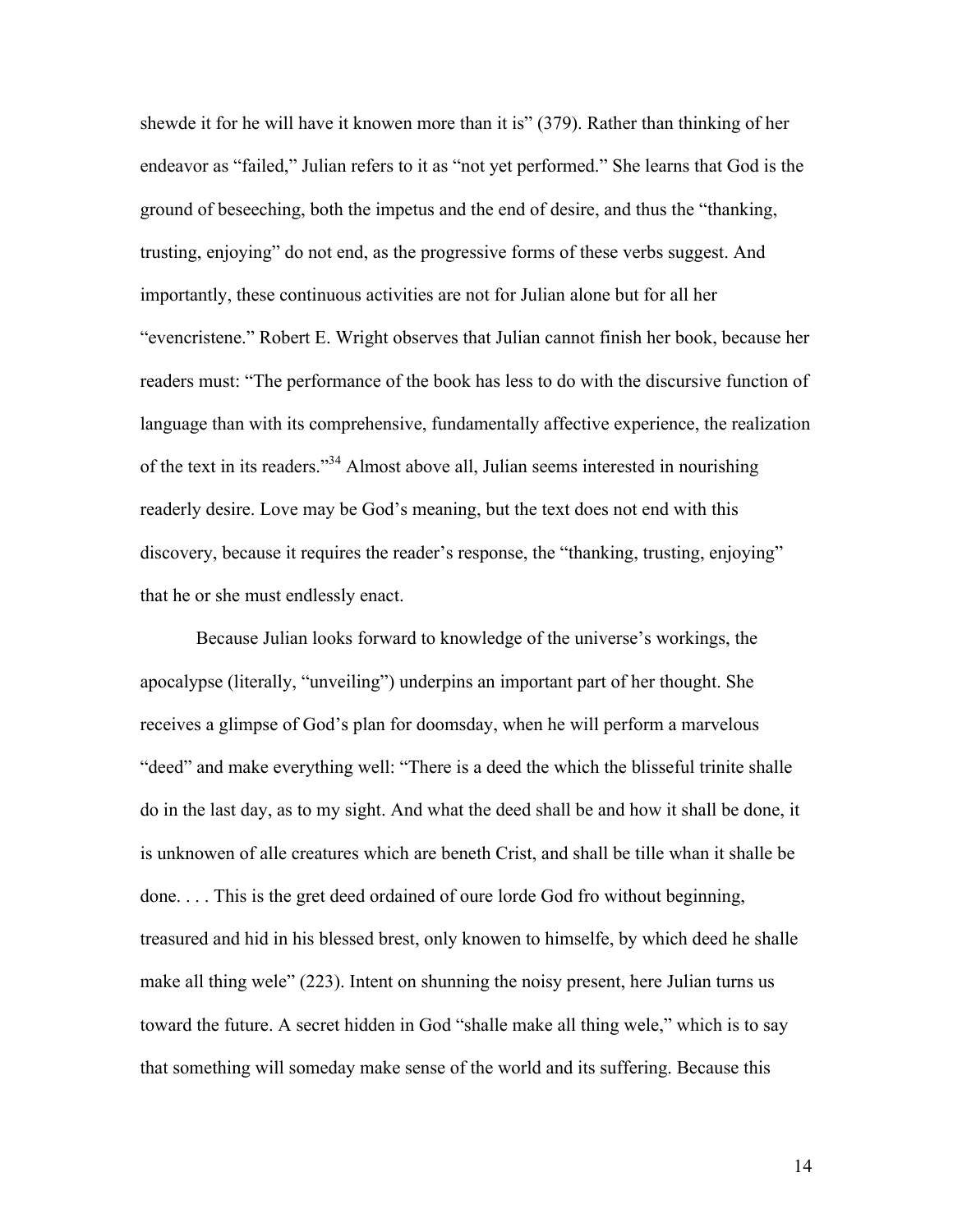passage prophesies a revelation, it implicitly imagines time as a narrative, a narrative that Julian and her "evencristene" are still learning to read. For Julian, this narrative will remain incomplete until the cosmic story's end, $35$  when the "gret deed" will give final shape to creation's story and silence the fiend's muttering, the fallen world's jangling. Julian's quest remains unfinished, and its object, the divine author's "mening," will not be fully articulable until this narrative's conclusion.

Julian's approach to reading the book of the world hews close to Frank Kermode's discussion of fiction and the apocalypse in *The Sense of an Ending*, where he shows how ends make sense of beginnings. Kermode uses a clock's ticking to explain fiction's power to organize time: "The fact that we call the second of the two related sounds *tock* is evidence that we use fictions to enable the end to confer organization and form on the temporal structure."<sup>36</sup> Endings confer significance on the interval: without an ending, an interminable series of "ticks," or "happe" and "aventure" in Julian's idiom, would follow upon each other shapelessly. We might say that the fiend's babble represents the threat of "tick, tick, tick," mere noise without a "tock" to make time meaningful. Organizing time keeps confusion at bay, and to oppose the fiend's "jangeling," Julian relies on coherent time, a story with a beginning and an end, as much as on coherent speech. Kermode goes on to acknowledge that stories require more complication than a "tick," or beginning, and a "tock," an ending: "*Tick* is a humble genesis, *tock* a feeble apocalypse; and *tick-tock* is in any case not much of a plot. We need much larger ones and much more complicated ones if we persist in finding 'what will suffice.'"<sup>37</sup> What "suffices" for Julian? In some sense, for her the large and complex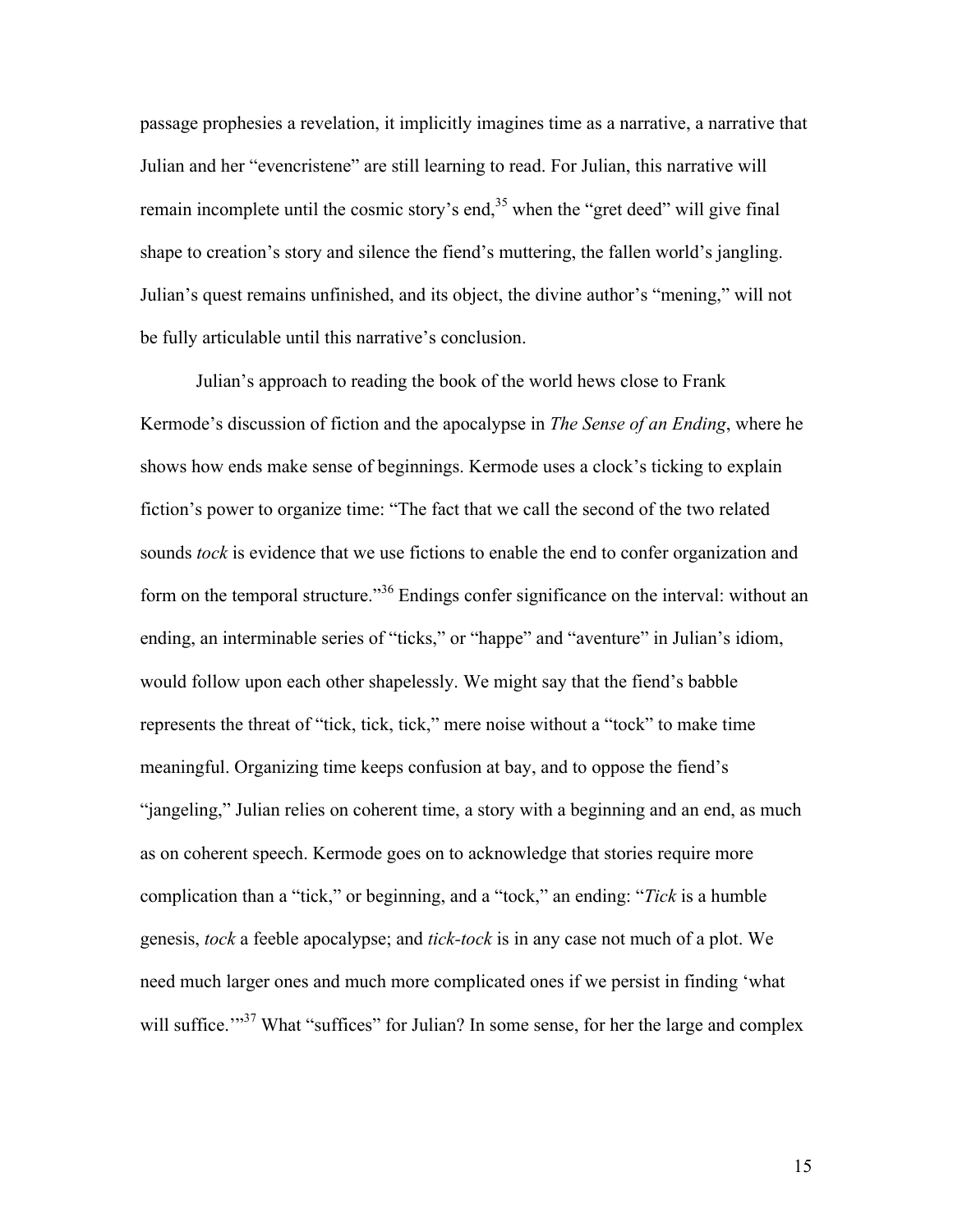Christian story occupies the middle place between "tick" and "tock," a story that God will complete with his "gret deed," the cosmic "tock."

Julian's "expectation of knowledge that is to come" leads her to argue that while sin may seem inexplicable, like only so much muttering, it is ultimately "behovely." She wonders why "the beginning of sinne was not letted," and Christ replies that "Sinne is behovely, but alle shalle be wele, and alle maner of thinge shalle be wel" (209). Watson and Jenkins gloss *behovely* as "necessary or fitting, also good or opportune" (208). The "behovely," then, fits into a larger design. In his study of Julian's theology, Turner explains this term by likening it to part of a story. The "behovely," he writes, "possesses not a law-like intelligibility of the kind that one provides when explaining something against the background of the causal mechanisms and sequences that generate it; the 'just so' of the behovely is not that of the scientific prediction that is borne out by events. What generates the expectation that the conveniens meets and fulfils is a particular story, the exigencies of a plot that just happens to have turned out in this way or that thus far and, so far as it has got, makes sense of what happens next."<sup>38</sup> For Turner, the "behovely" (or "conveniens," a theological term that Julian's vocabulary may invoke) is neither determined nor contingent but, rather, something that satisfies a narrative logic. Sin and all the world's "happe" and "aventure" need not exist, nor are they random and inexplicable: they fit into a story. Julian's understanding of the "behovely" is part of her faith in a divine narrative, a narrative that she will understand when she arrives at its end. Meanwhile, she remains in the story's middle, where something more is always about to happen.<sup>39</sup> This view sees life as something like a romance quest, which also tends to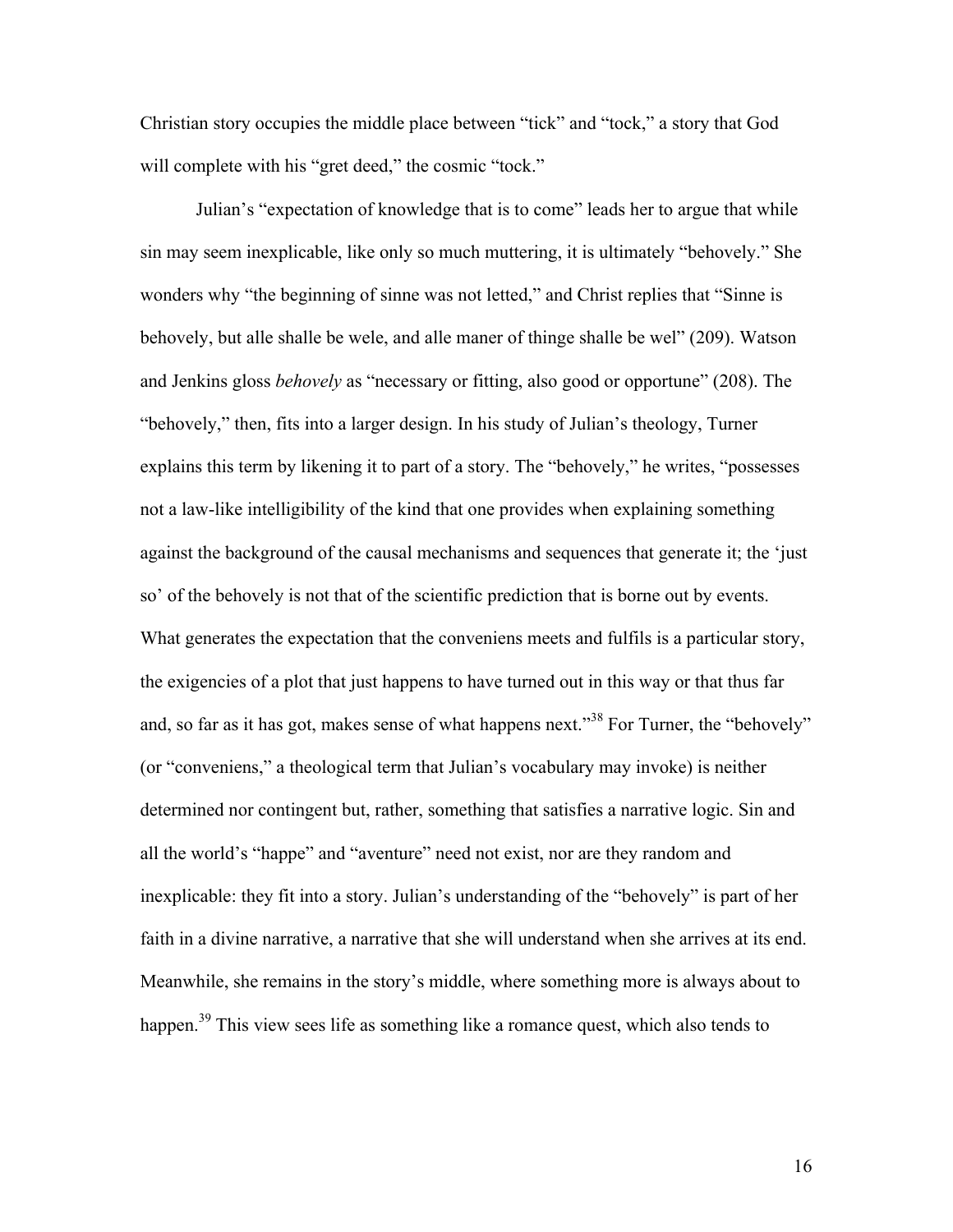delay any clarifying resolution and meanwhile allows its characters to wander in a confusing landscape full of trials.

The "behovely" fits into a scheme but not a readily apparent scheme, just the sort of situation to require an exegete. Kermode ends his study *The Genesis of Secrecy* with comments on interpretation that help us think further about Julian's faith in the "behovely" and her confrontation with the muttering fiend:

For the world is our beloved codex. We may not see it, as Dante did, in perfect order, gathered by love into one volume; but we do, living as reading, like to think of it as a place where we can travel back and forth at will, divining congruences, conjunctions, opposites; extracting secrets from its secrecy, making understood relations, an appropriate algebra. This is the way we satisfy ourselves with explanations of the unfollowable world—as if it were a structured narrative, of which more might always be said by trained readers of it, by insiders. World and book, it may be, are hopelessly plural, endlessly disappointing; we stand alone before them, aware of their arbitrariness and impenetrability, knowing that they may be narratives only because of our impudent intervention, and susceptible of interpretation only by our hermetic tricks. $40$ 

The "behovely" makes the world "followable," to use Kermode's language. For both Dante and Julian, the world is a "beloved codex . . . gathered by love." Julian does not present herself as someone with privileged knowledge and would not claim to be an "insider," but Kermode uses the word *insider* to refer to a literary critic, and Julian's task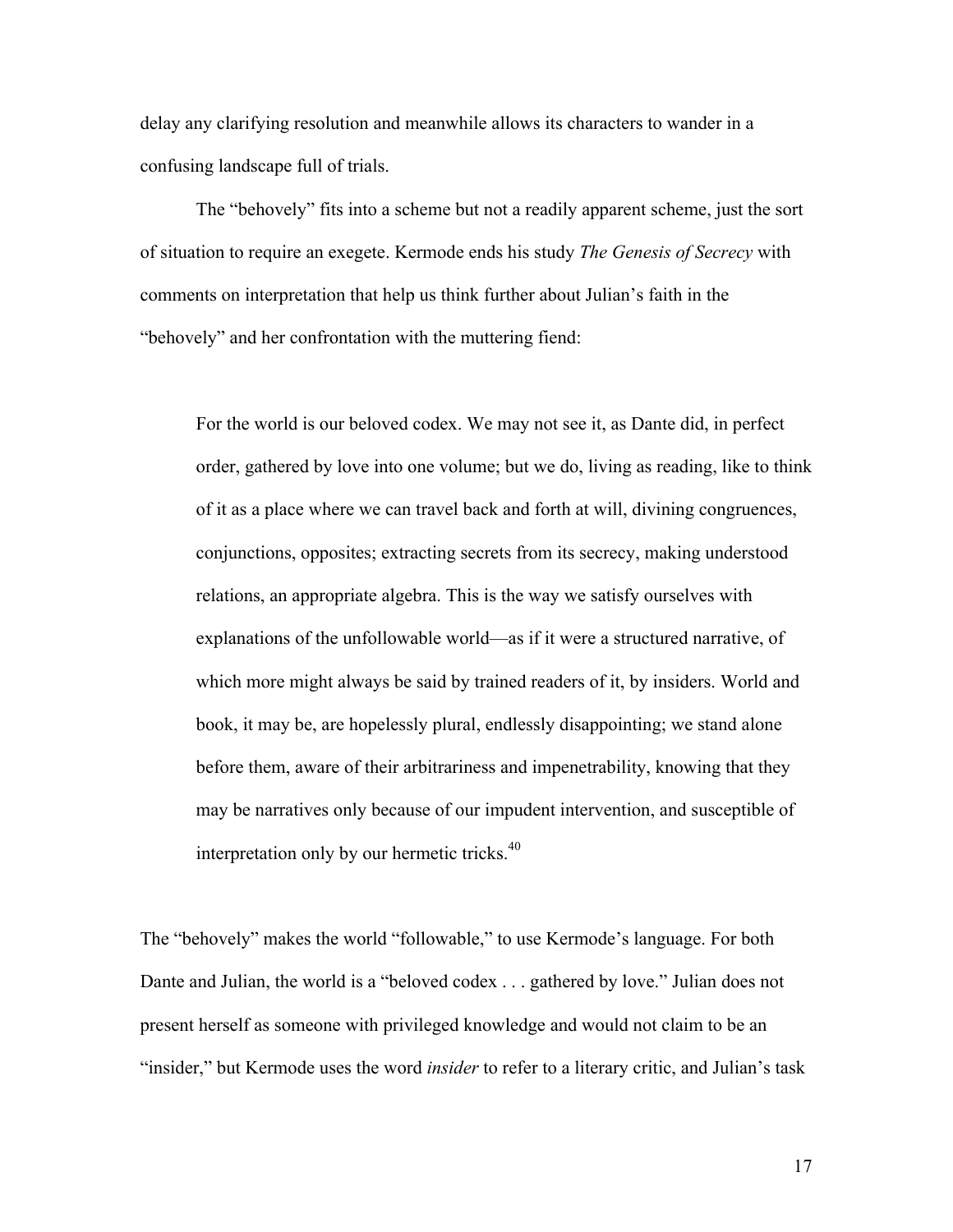in the *Revelation* largely involves explaining her vision, unpacking the experience she recorded decades earlier in *A Vision Showed to a Devout Woman*. She is, in other words, an exegete, and indeed for Julian "more might always be said" about her revelation, which always contains further "privites" or secrets, much as "trained readers" can always say more about "world and book." For Julian, this book is indeed a "structured narrative," a story that contains a secret, a great deed "unknowne of alle creatures which are beneth Crist" that will make everything well. For the critic that Kermode describes and for Julian, "living" and "reading" are inseparable.

But even if Julian acknowledges that she cannot finish interpreting her revelations, she does not maintain that "world and book" are "hopelessly plural, endlessly disappointing." The fiend represents that position. Where the "behovely" "fits" into a narrative and "makes sense of what happens next," the muttering demon is an antinarrative impulse, mere nonsense. "Sin," as Turner writes, "has no coherent narrative."<sup>41</sup> For Julian, God authors a "coherent narrative," even if the fallen world is not prepared to follow it; sin, which aligns itself with chaos, cannot tell an intelligible story. For Julian, sin is part of a story but cannot offer one itself. The fiend embodies the threat of "arbitrariness and impenetrability," two words that could sum up what Julian's text resists most, and she tries to contain his chaotic energy by fitting him into a narrative, an interpretable framework. Her *Revelation*, then, contains both impulses that Kermode identifies in his comments on interpretation: Dante's confidence that love binds the book of the world together in "perfect order" and the critic's insight that that book may be a narrative "only because of our impudent intervention." Julian registers the power of this second insight, even if she must reject that position in favor of the first.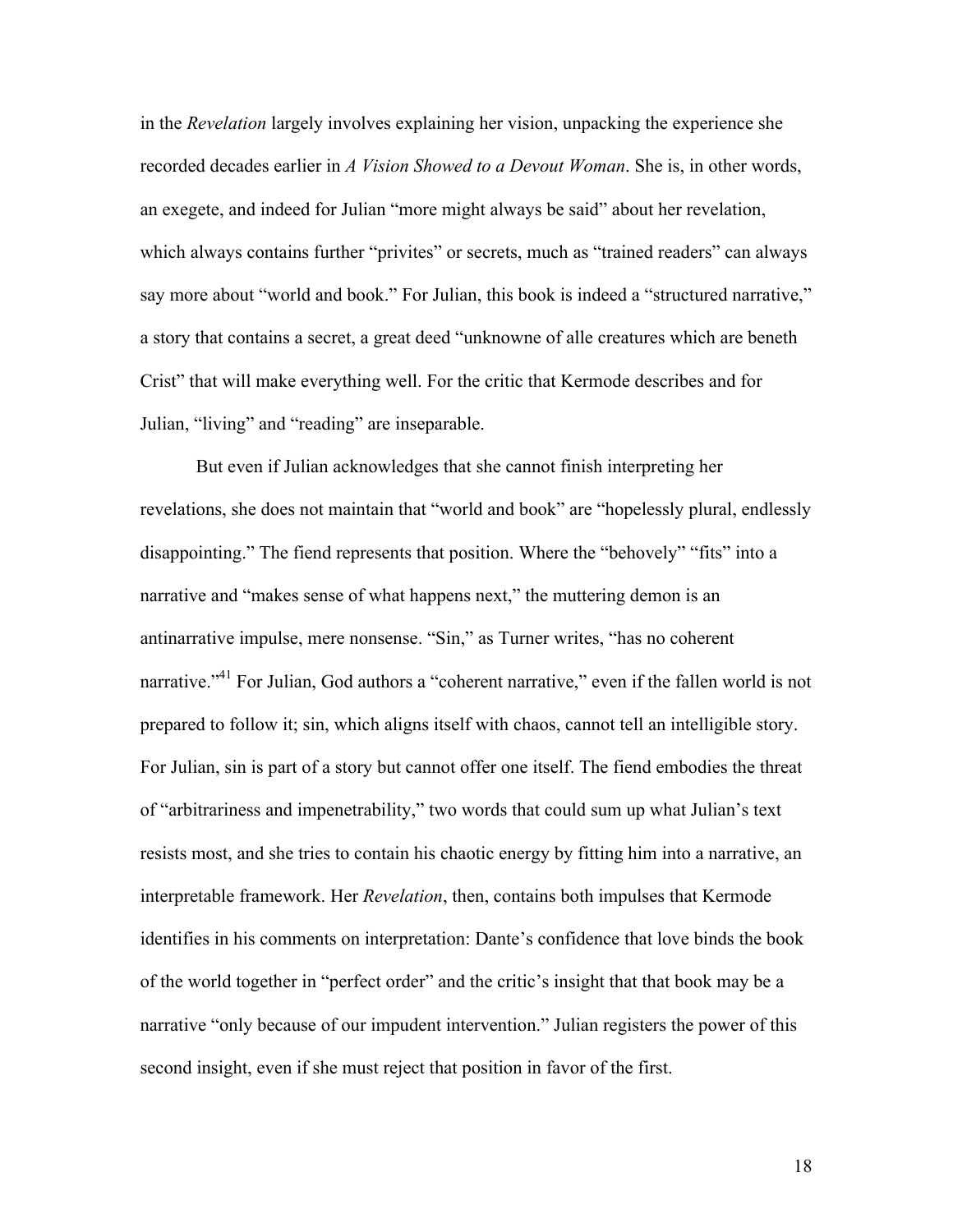4.

If the fiend "jangles" and God's "mening" will elude Julian until the "gret deed," what is the difference between her difficulties understanding God and her difficulties understanding the fiend? From a human, fallen perspective, God's plan jangles too, for no one can perceive its structure.<sup> $42$ </sup> How does Julian distinguish her confusion over divine and diabolical communication? The end of Dante's journey can offer a way to understand Julian's interest in oppositions and her inquiry into God's "mening." As the poet moves through Paradise, he encounters more perfect language. When he meets Cacciaguida in *Paradiso*, Dante marvels that he cannot understand his ancestor,<sup>43</sup> an episode that echoes Hell's incomprehensible speech. In other ways, too, Paradise continues to regenerate the deteriorated language that the pilgrim has encountered. As Dante navigates the spheres, he hears heavenly choruses rather than demonic cacophony.<sup>44</sup> The poem's acrostics also suggest Heaven's richly significant language, and the silence that Dante finds in Heaven mirrors the infernal quiet.<sup>45</sup> For Dante, this symmetry makes the book of the world more readable, more "followable." He can follow the world if Hell inversely mirrors Heaven, for this cosmic arrangement allows him to divine "congruences, conjunctions, opposites," in Kermode's vocabulary. Dante sees the world as a pattern, a story, that reflects divine authorship and its plan for creation. He expounds an intricate organization that is anything but "hopelessly plural."

Julian's book also ends with a trajectory toward a heavenly chorus, one way that she tries to overcome the world's "jangeling." In her final revelation, she imagines the Last Judgment, where the saved celebrate God with one voice: "And then shalle none of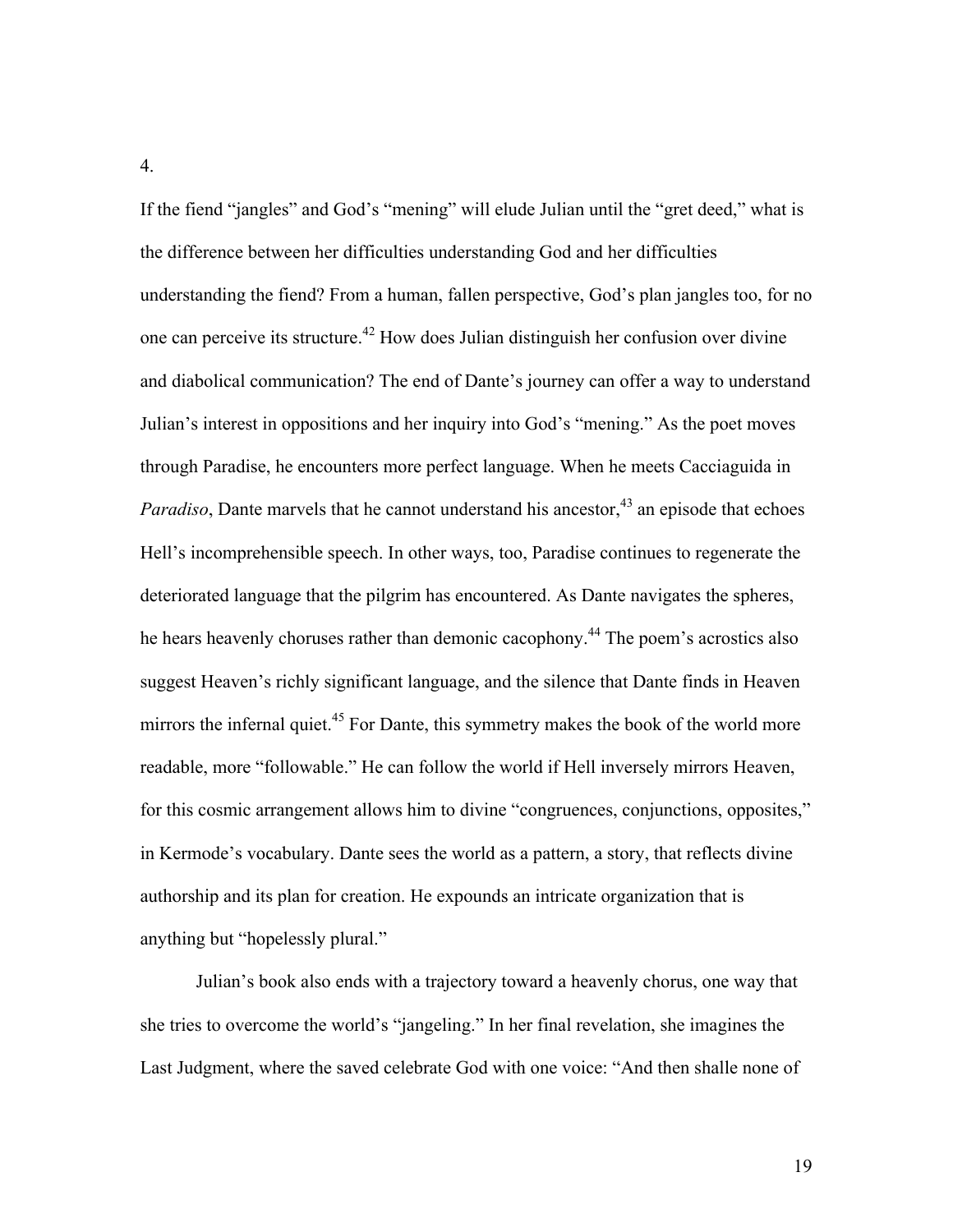us be stered to sey in ony thing: 'Lorde, if it had ben thus, it had ben wele.' But we shalle alle sey with one voice: 'Lorde, blessed mot thou be, for it is thus, it is wele. And now we see verely that alle thing is done as it was thin ordinance, or ony thing was made'" (379). A celestial choir has drowned out the demonic parliament. The day of doom promises clarity, as we have seen, and this "one voice" is both intelligible and united. "All" participate in this song, and *all* is an important word for Julian: it structures each form of her recurring assertion that "all shall be well and all manner of all thing shall be well." Anything less than "alle" would let in dissonance. Because all can now "see verily that alle thing is done as it was thin ordinance," here interpretation is no longer necessary, unlike in the fallen world, where the jangling fiend threatens to make interpreting that "ordinance" impossible to begin with. At the end of Julian's journey, her commentaries have dissolved into a chorus.

Also like Dante, Julian explores the cosmic harmony by structuring her text around a series of oppositions. "Almost any passage in the *Showings*," Lynn Staley observes, "yields rich evidence of Julian's refusal to oppose systems to one another. If she at times distinguishes between modes of knowing, she does not admit any fundamental division."46 For Julian, the bodily and the spiritual, for example, do not contain "any fundamental division."<sup>47</sup> Her wordplay gets at this idea: "A man goeth upperight, and the soule of his body is sparede as a purse fulle fair. And whan it is time of his nescessery, it is openede and sparede ayen fulle honestly" (143). Julian puns on *soule*, a word that means both "soul" and, as Watson and Jenkins note, "food or meal" (142). The passage seems to describe both the soul's relationship to the body and food becoming waste in the digestive system. This pun implies that for Julian the human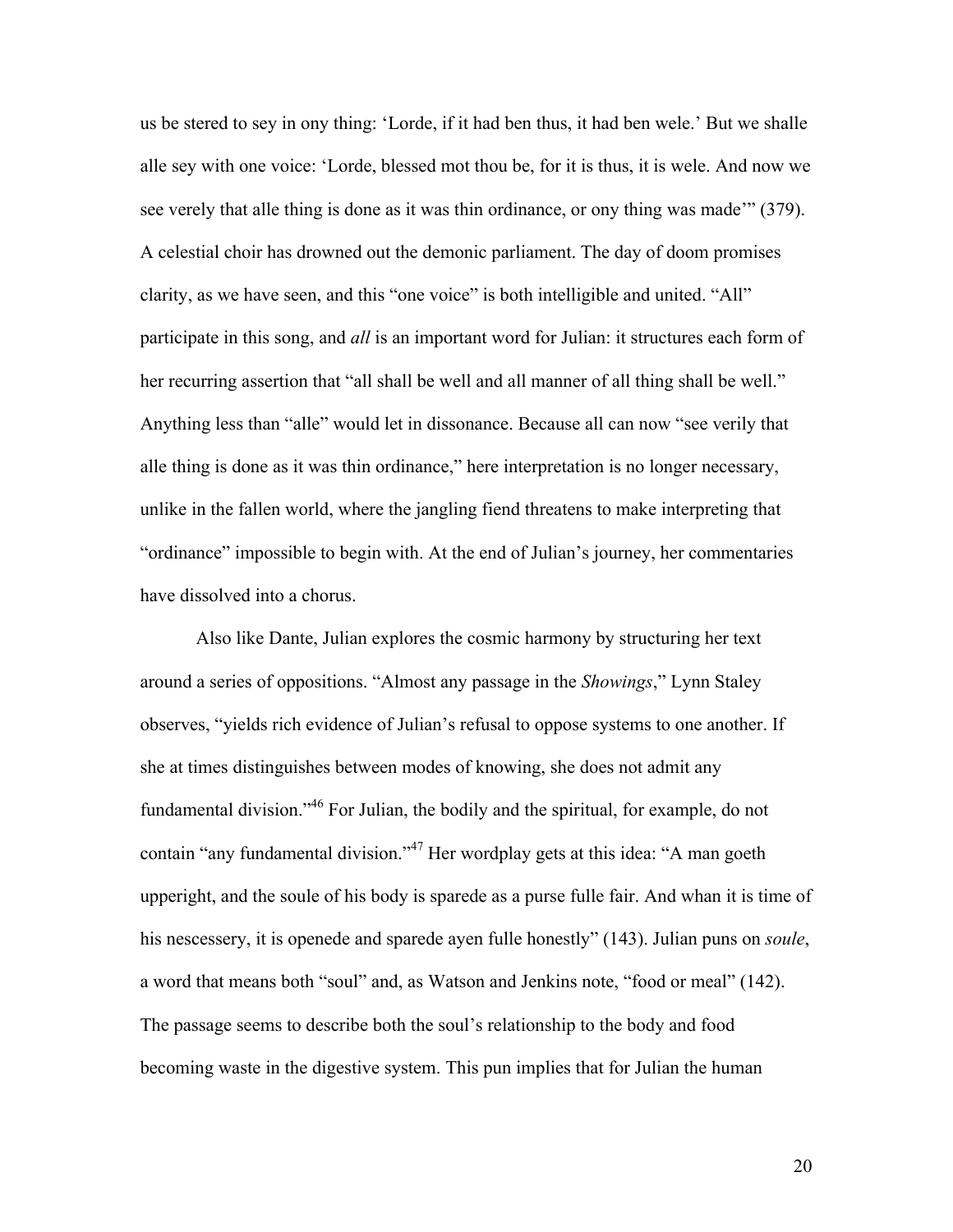reflects more than conflicts with the divine. The diabolical world also reflects God's image, however inversely, for in the *Revelation* the fiend's attributes—his jangling and his appearance—have holy counterparts. Julian's visions of Christ and the devil elicit comparison, for she dwells on their physical characteristics and imagines them both as young men.<sup>48</sup> The fiend is "a yonge man, and it was longe and wonder leen," a figure with "side lockes hanging on the thonwonges," "whit teth," and "pawes" (333). Earlier she had described Christ's "swete handes" (181) and "skinne and the fleshe that semed of the face and of the body was smalle rumpelde, with a tawny coloure, like a drye bord whan it is aged, and the face more browne than the body" (181, 183). Julian emphasizes Christ's "rumpelde" body as much as she emphasizes the devil's smelly, hairy body. The "red bloud" on Christ even seems to recall the fiend's "red" color (135, 333). Because the *Revelation* describes only these two figures, their parallels seem all the more suggestive. We can also see this logic at work when Julian uses similar words to describe herself and the fiend: both his noise and her rebuttal are "bodely" (as opposed to "ghostly"), and where she is "besy" the demonic parliament is full of "besines." But Julian also implies a difference between her "bodely speech" and the fiend's "bodely jangeling," for she cannot liken his noise to any other "bodely bisines." Watson and Jenkins comment that this line "evokes the inverted ineffability of the scene, as far below words and metaphors as the divine is above them" (340). For Julian, as for Dante, human speech occupies a middle realm between diabolic language and divine language. Finally, Julian allows the fiend's jangling to play against her laughter: "Also I saw oure lorde scorne his malis and nought his unmight, and he will that we do so. For this sight, I laught mightely" (171).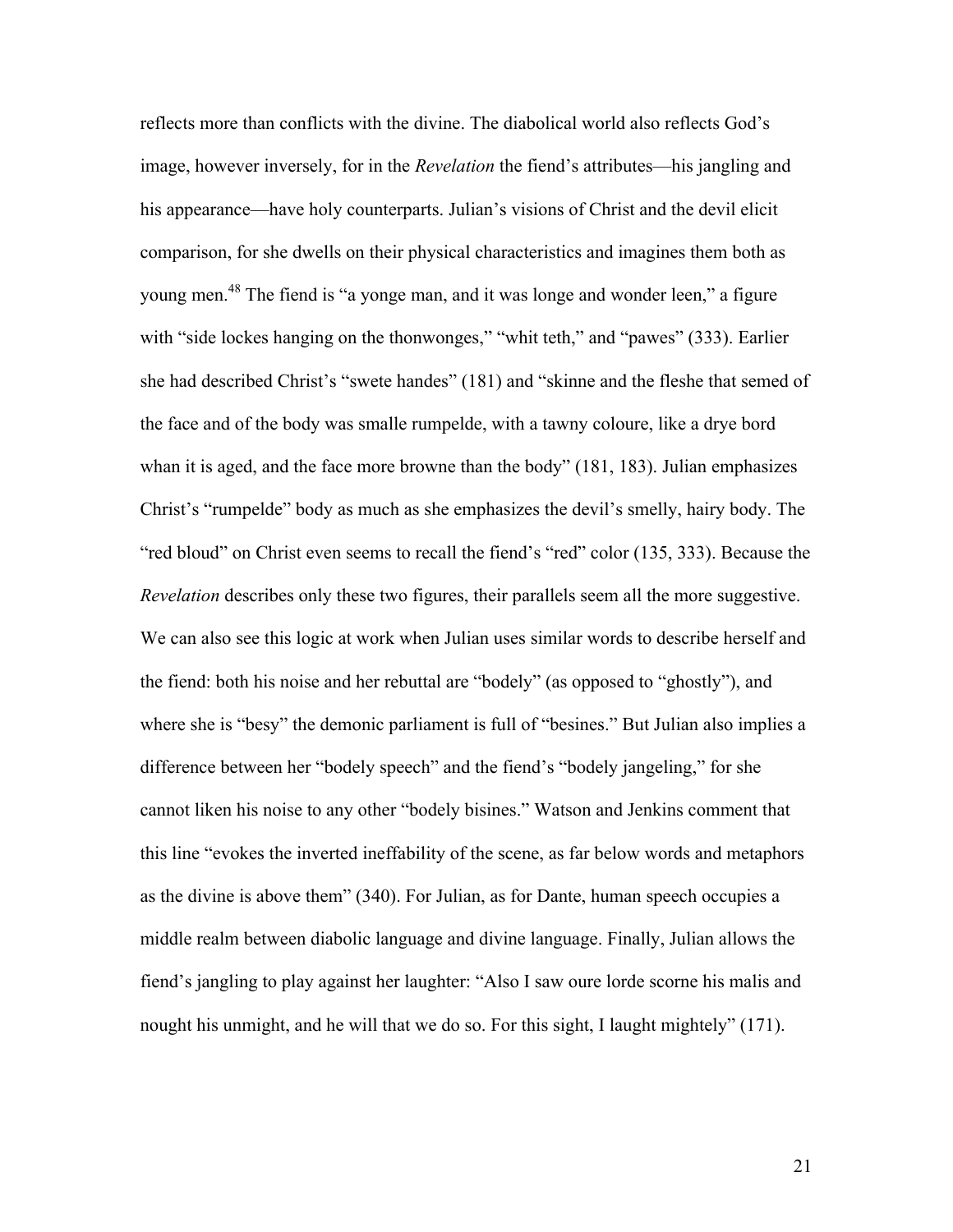Her laugh presages the fiend's noise during his second attack, but here "noise"—the mystic's laugh—signals triumph rather than despair.<sup>49</sup>

Perhaps now we can see more fully why for Julian evil jangles. In the muttering fiend, she encounters heavenly language's unholy double. Julian's apophaticism mirrors the fiend's jangling, much as the fiend's description recalls Christ's or the pun on *soule* connects the bodily and the transcendent. Contradictions and ambiguities, far from undermining Julian's project, allow her to evoke God's incomprehensibility.<sup>50</sup> They are part of her conviction, even part of her evidence, that dissonance will one day become harmony. For Julian, the very fact, in other words, that the descriptions of the devil and Christ both confront us with their physicality, or that *soule* can mean something both corporeal and divine, implies cosmic design. Her text's anxiety emerges from the possibility that the noisy fiend will make this design unfollowable, and in an effort to overcome him, she must repeatedly divine "congruences, conjunctions, opposites," and those opposites especially suggest an underlying "structured narrative." They affirm that the world is "followable." The interpretive "noise" that Julian encounters—language's slipperiness, the unavoidability of "meanes," inconsistency between church teaching and her personal revelation—does not, then, ultimately coincide with the fiend's "muttering," which suggests that the world is arbitrary and impenetrable. Where Julian puns, the fiend can only jangle.

**Notes**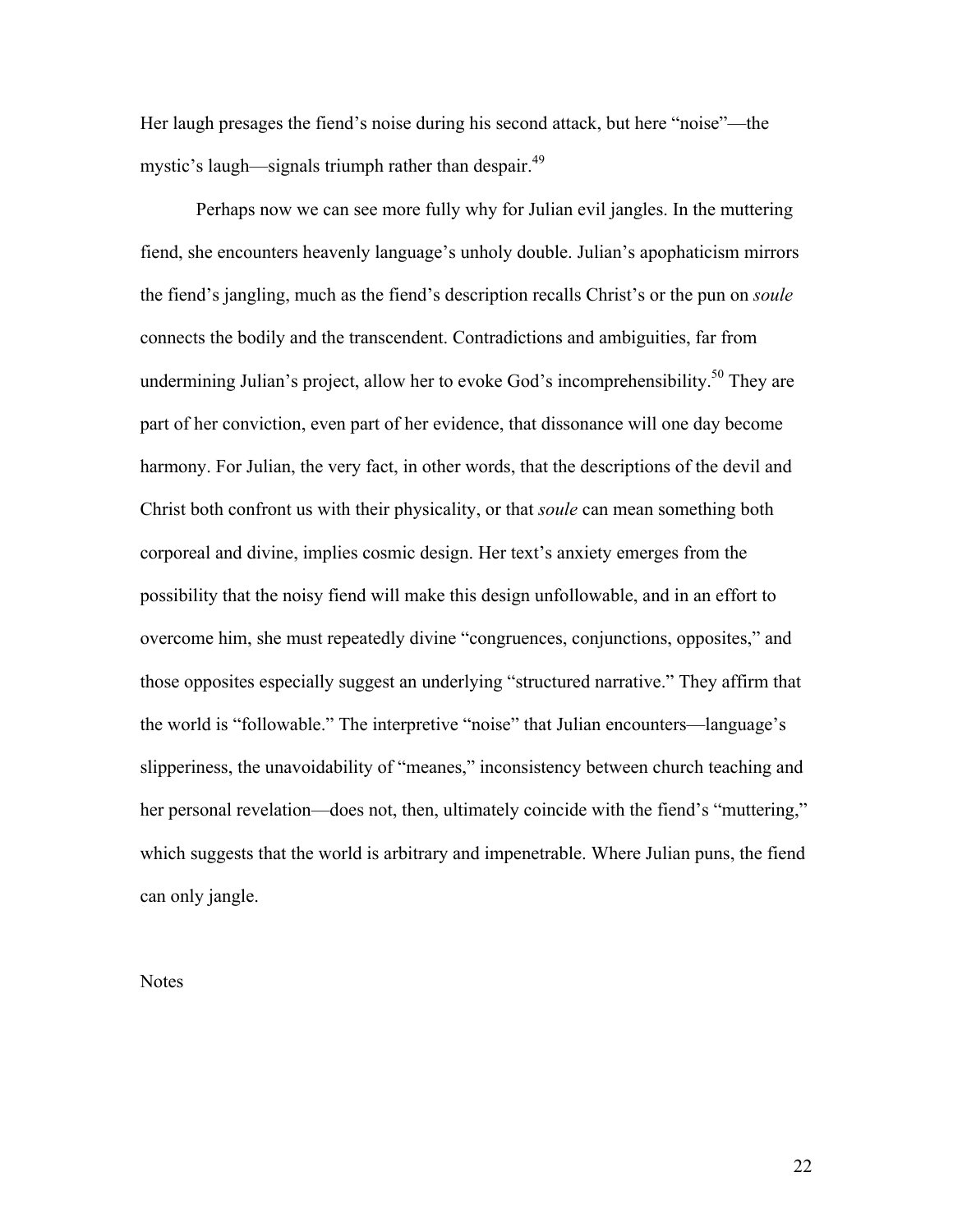I would like to thank Cheryl Alison, Kevin Dunn, John Fyler, Chris Strauber, and two anonymous readers at the *Journal of Medieval Religious Cultures* for their help with this article.

1. Dante, *Inferno*, trans. Jean Hollander and Robert Hollander (New York: Random House, 2000), XXI. 137–39.

2. Ibid., VII. 1, XXXI. 65.

 $\overline{a}$ 

3. Jeffrey J. Cohen, "Kyte Oute Yugilment: An Introduction to Medieval Noise," *Exemplaria* 16, no. 2 (2004): 267–76, at 271.

4. Marianne Shapiro, *"De Vulgari Eloquentia": Dante's Book of Exile* (Lincoln: University of Nebraska Press, 1990), 49. Dante discusses these ideas in book I, iii.1–2.

5. Julian of Norwich, *The Writings of Julian of Norwich: "A Vision Showed to a Devout Woman" and "A Revelation of Love,"* ed. Nicholas Watson and Jacqueline Jenkins (University Park: Pennsylvania State University Press, 2006), 333; hereafter cited parenthetically in the text by page number.

6. See, for example, Jay Ruud, "'I Wolde for Thy Loue Dye': Julian, Romance Discourse, and the Masculine," in *Julian of Norwich: A Book of Essays*, ed. Sandra McEntire (New York: Garland, 1998), 183–205; and Judith Dale, "'Sin Is Behovely': Art and Theodicy in the Julian Text," *Mystics Quarterly* 25, no. 4 (1999): 127–46. David F. Tinsley, "Julian's Diabology," in McEntire, *Julian of Norwich*, 224, however, argues that the "second assault is more serious. The stench of his presence assails her, fueled, if one gives credence to Gregory's exegesis, by thoughts of lust. She also hears voices which she cannot understand, but they seem to her 'as they scornyd byddyng of bedys which are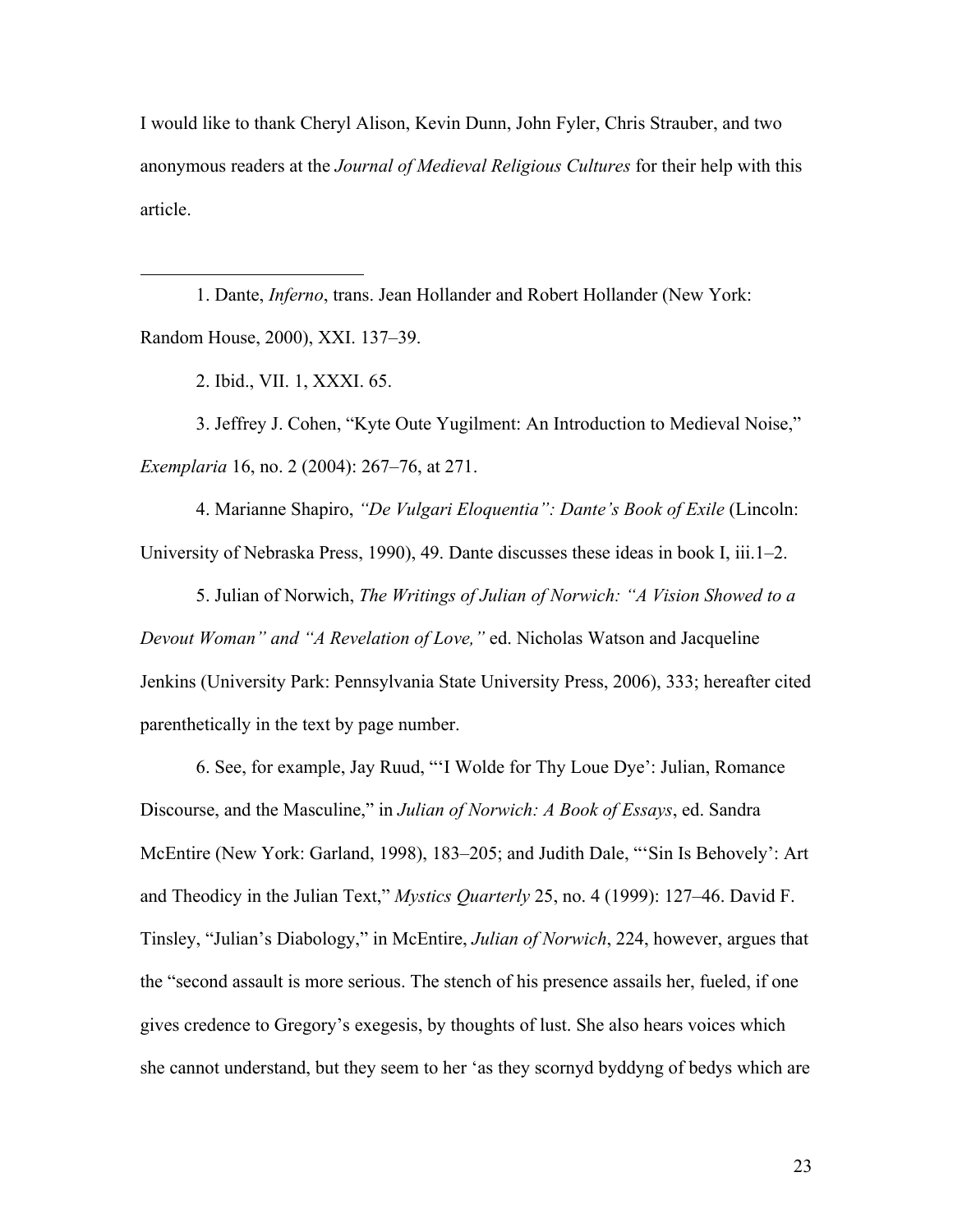seyde boystosly with moch faylyng' (69.648) ['as if they were mocking the recitation of prayers which are said imperfectly' (Colledge and Walsh 648 n. 8)], thereby invalidating one of the sinner's strongest weapons against possession." I hope to argue that the fiend's noise also invalidates another of Julian's "weapons," her ability to read the world and interpret God's "mening."

 $\overline{a}$ 

7. And appropriately, the fiend seems to have no name, making him perhaps even more threatening to the well-ordered medieval universe. See Dale, "Sin Is Behovely," 131.

8. In hagiography, holy women frequently confound less articulate pagans and demons. For instance, when Saint Frideswide, an Anglo-Saxon saint whose life is recorded in a fourteenth-century manuscript, overcomes a devil, he creates a clamor: "Heo made the croys, and he fley awey with noyse and grete cheste." Sherry L. Reames, ed., *Middle English Legends of Women Saints* (Kalamazoo: TEAMS, 2003), 28. Cohen, "Kyte Oute Yugilment," 271, compares Dante's confrontation with Nimrod with Saint Cecilia's confounding of Almachius in the *Second Nun's Tale*. Like Julian's *Revelation*, these texts all represent intelligible speech muffling devilish noise. Also see Elizabeth Petroff, *Body and Soul: Essays on Medieval Women and Mysticism* (New York: Oxford University Press, 1994), 105, which argues that holy women typically suffer demonic attacks only to become "transformed, gaining the ability to 'read' the events of the world around them."

9. See Zina Petersen, "'Every Manner of Thing Shall Be Well': Mirroring Serenity in the *Shewings* of Julian of Norwich," *Mystics Quarterly* 22, no. 3 (1996): 91– 101, at 91: "The remarkable distinguishing feature in the writings of Julian of Norwich is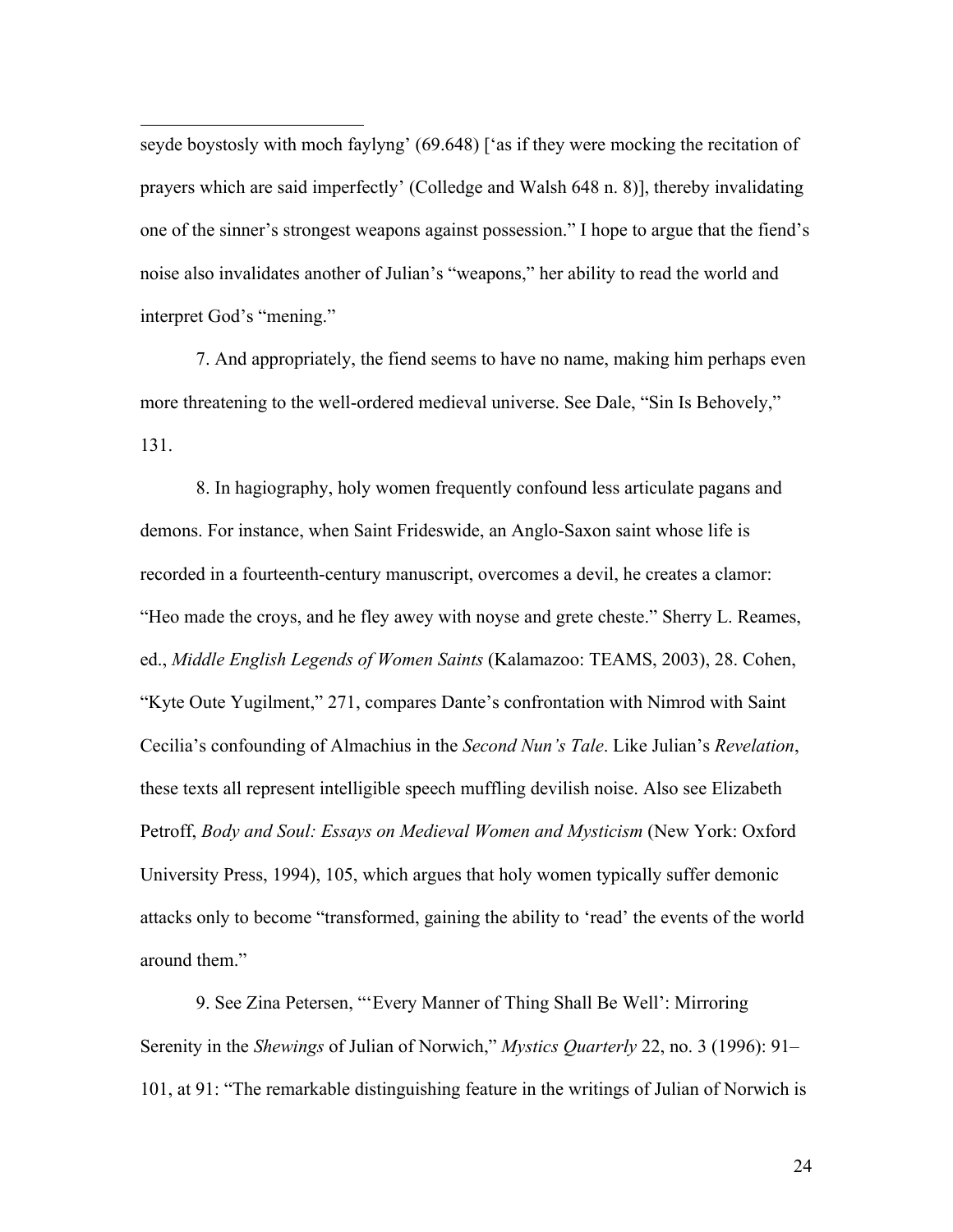the tone of deep serenity that emerges even when she is describing the most overwhelming of her visions. She is gentler than most if not all of her past or contemporary Christian thinkers when discussing such topics as the human body, preferring to praise God for the body's functions rather than condemn the flesh as part of the mortal world to be subdued and cast off." Nicholas Watson, "The Trinitarian Hermeneutic in Julian of Norwich's *Revelation of Love*," in McEntire, *Julian of Norwich*, 61–90, at 63, differentiates Julian from Chaucer and Langland by noting her "assurance" and "optimism." Somewhat similarly, Caroline Walker Bynum, *Jesus as Mother: Studies in the Spirituality of the High Middle Ages* (Berkeley: University of California Press, 1982), 195, comments on "Julian of Norwich's need for a God of comfort and mercy beyond justice, a mother God who promises that 'all shall be very, very well.'"

 $\overline{a}$ 

10. Watson, "Trinitarian Hermeneutic in Julian of Norwich's *Revelation of Love*," 63.

11. Michelle Karnes, "Julian of Norwich's Art of Interpretation," *Journal of Medieval and Early Modern Studies* 42, no. 2 (2012): 333–63, at 356.

12. In both the short and long versions of her text, the word *evencristene* contributes to Julian's emphasis on her participation in a community of readers and believers. See, for instance, Julian, *Writings*, 75, 151.

13. Some critics find the demonic presence in Julian's text less threatening. Steven Fanning, "Mitigations of the Fear of Hell and Purgatory: Julian of Norwich and Catherine of Genoa," in *Fear and Its Representations in the Middle Ages and Renaissance*, ed. Anne Scott and Cynthia Kosso (Turnhout, Belgium: Brepols, 2002), 295–310, argues that Julian's assertion "all shall be well" means to soften the fear of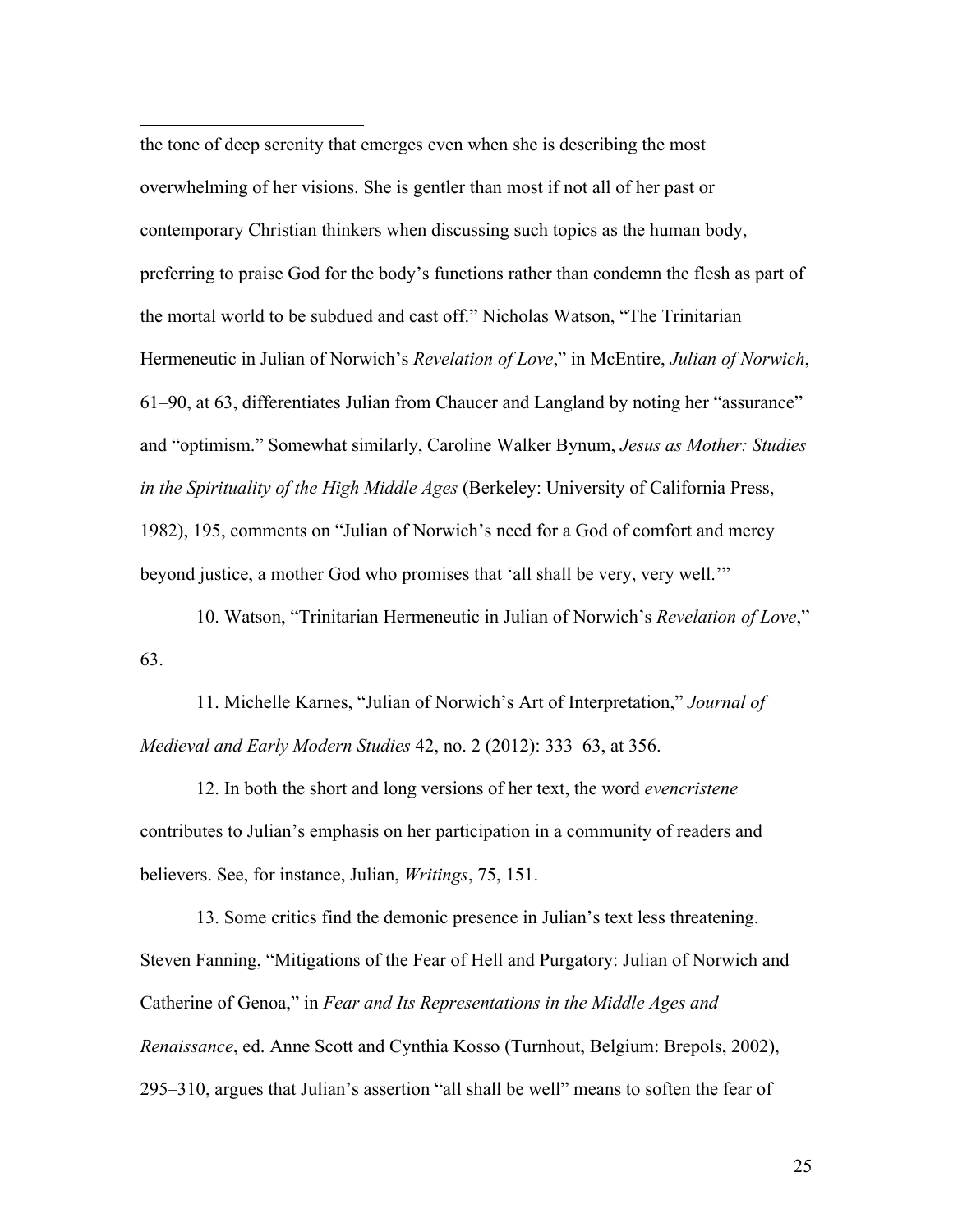Hell, in contrast to sterner medieval writers. Julian indeed does not emphasize the punishments that await sinners in the afterlife, and Wolfgang Riehle, *The Secret Within: Hermits, Recluses, and Spiritual Outsiders in Medieval England*, trans. Charity Scott-Stokes (Ithaca: Cornell University Press, 2014), 230, explains that for Julian, sin "causes more pain than hell . . . , so that she, like most other mystics, gives no description of hell." The threat that the world does not make sense, a possibility that the fiend seems to embody, preoccupies her more than any physical hellish torments.

14. Perhaps unsurprisingly given her interest in removing "meanes," Julian prays directly to God and avoids intermediaries, rarely mentioning possible intercessors. See Joan M. Nuth, *Wisdom's Daughter: The Theology of Julian of Norwich* (New York: Crossroad, 1991), 158. Julian does rely on Mary's intercession but invokes saints sparingly.

15. Vincent Gillespie and Maggie Ross, "The Apophatic Image: The Poetics of Effacement in Julian of Norwich," in *The Medieval Mystical Tradition in England: Exeter Symposium V*, ed. Marion Glasscoe (Suffolk, U.K.: St. Edmundsbury Press, 1992), 53–77, at 63–64.

16. *The Cloud of Unknowing*, ed. Patrick J. Gallacher (Kalamazoo: Medieval Institute, 1997), 65–66.

17. Ibid., 37.

 $\overline{a}$ 

18. Karnes, "Julian of Norwich's Art of Interpretation," 346, explains that "although acknowledging the limitations of human understanding, Julian displays a fundamental faith in language. She stands apart from those mystics who bemoan its inadequacies, most famously the author of the *Cloud of Unknowing*."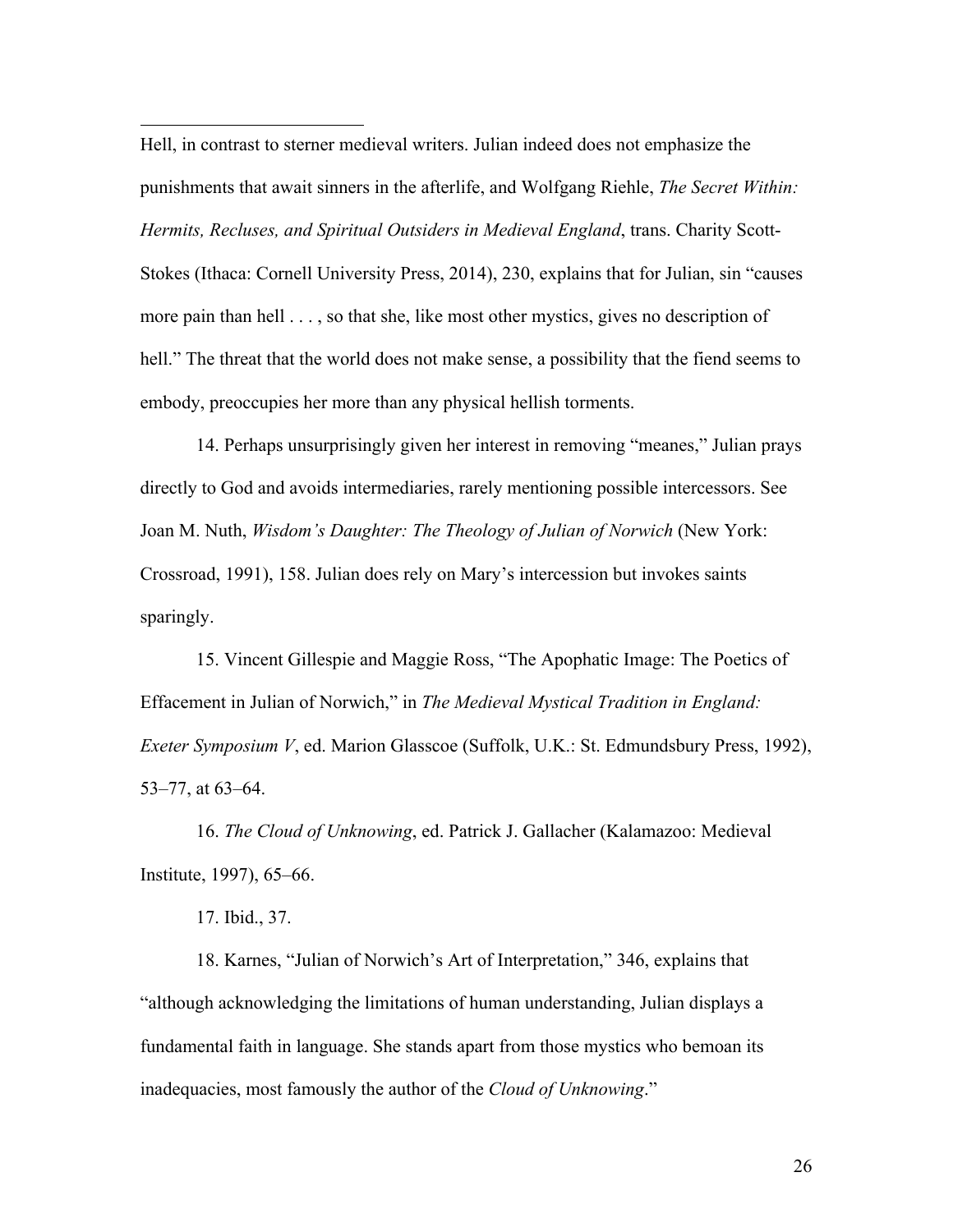19. Denys Turner, *Julian of Norwich, Theologian* (New Haven: Yale University Press, 2011), 25.

20. C. E. Banchich, "Julian of Norwich's Articulations of Dread," in *Fear and Its Representations in the Middle Ages and Renaissance*, ed. Anne Scott and Cynthia Kosso (Turnhout, Belgium: Brepols, 2002), 311–40, at 336.

21. Critics often make this contrast. See, for instance, Denise N. Baker, "Julian of Norwich and the Varieties of Middle English Mystical Discourse," in *A Companion to Julian of Norwich*, ed. Liz Herbert McAvoy (Suffolk, U.K.: D. S. Brewer, 2008), 53–63, at 61; David Aers and Lynn Staley, *The Powers of the Holy: Religion, Politics, and Gender in Late Medieval English Culture* (University Park: Pennsylvania State University Press, 1996), 173; and Barry Windeatt, "The Art of Mystical Loving: Julian of Norwich," in *The Showings of Julian of Norwich*, ed. Denise N. Baker (New York: Norton, 2005), 196–209, at 196–97.

22. See James Simpson, *Reform and Cultural Revolution* (New York: Oxford University Press, 2002), 445: "Julian saw it herself, and she is instructed by God, but that 'self' is immediately reformulated to include all her fellow Christians, just as what she learns from God is precisely that her learning is common."

23. *Cloud of Unknowing*, 22.

 $\overline{a}$ 

24. Windeatt, "Art of Mystical Loving," 197, makes a related observation: "The state of Julian's inner life is not always something different from her writing, unlike Hilton or the *Cloud author*, who write from an achieved viewpoint on their material in order to instruct a known individual."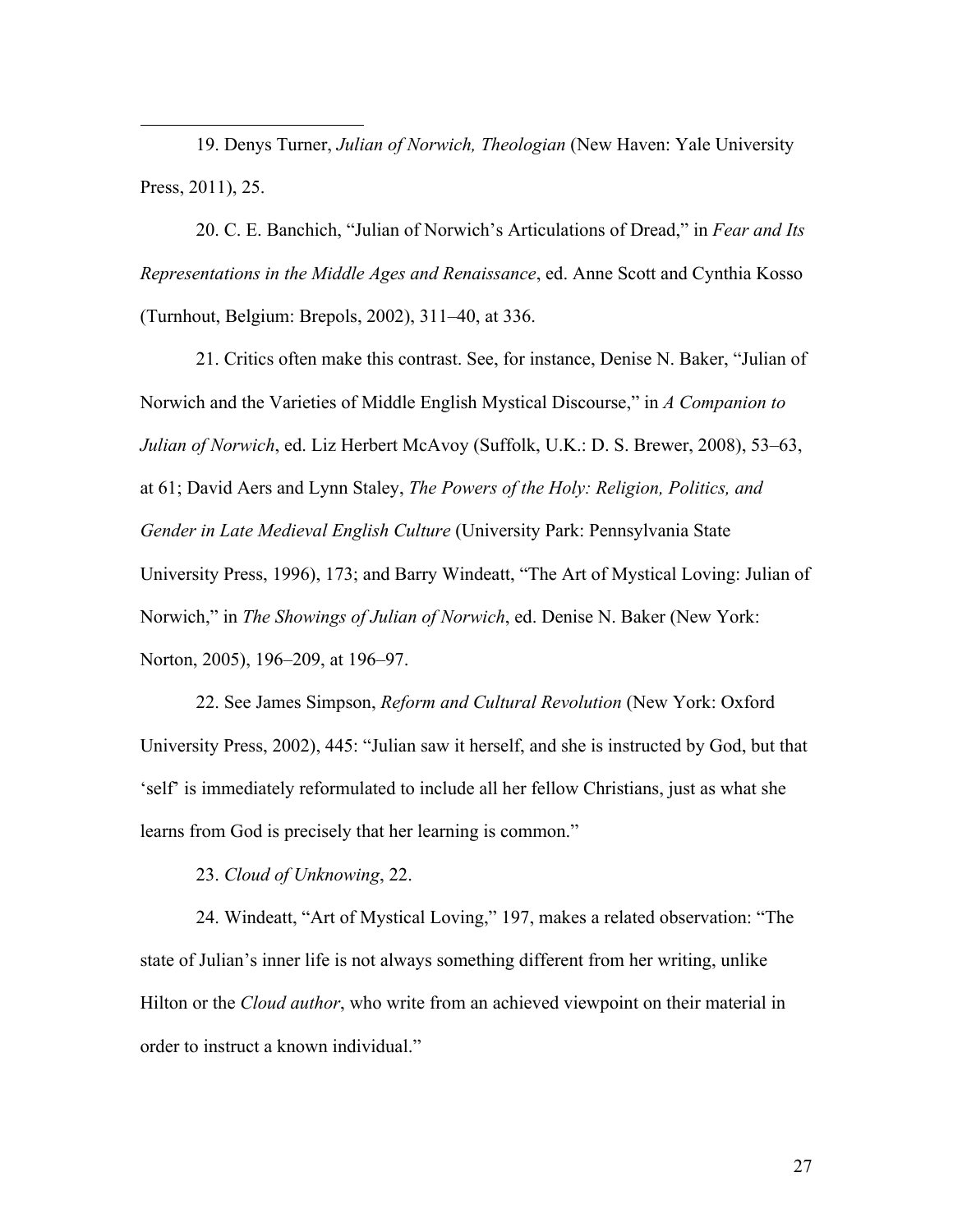25. Unlike Margery Kempe, who witnesses various moments of Christ's life, Julian continues to extract ideas from variations of the same revelation. Julian's close attention to the cross, though, is not unique. Her theology participates in the fourteenthcentury emphasis on Christ's suffering body. See Barbara Newman, *Sister of Wisdom: St. Hildegard's Theology of the Feminine* (Berkeley: University of California Press, 1987), 258–59.

26. Nuth, *Wisdom's Daughter*, 39.

27. Ibid., 25.

 $\overline{a}$ 

28. Quoted in Turner, *Julian of Norwich*, 4.

29. Watson, "Trinitarian Hermeneutic in Julian of Norwich's *Revelation of Love*," 100.

30. William Langland, *The Vision of Piers Plowman*, ed. A. V. C. Schmidt

(London: J. M. Dent, 1995), XIII. 125 (p. 211).

31. Windeatt, "Art of Mystical Loving," 205, discusses this connection: "*Piers Plowman*, like *Pearl*, is often described as being circular in structure, which usefully conveys how the poems (after exploring the issues they raise) return essentially to their starting point, leaving the reader better equipped to begin again."

32. Julian, *Writings*, 157, 225: "But in all thing I beleve as holy church precheth and techeth"; "For I beleved sothfastly that hel and purgatory is for the same ende that holy church techeth for."

33. Roger Ellis and Samuel Fanous, "1349–1412: Texts," in *The Cambridge Companion to Medieval English Mysticism*, ed. Samuel Fanous and Vincent Gillespie (New York: Cambridge University Press, 2011), 133–62, at 152.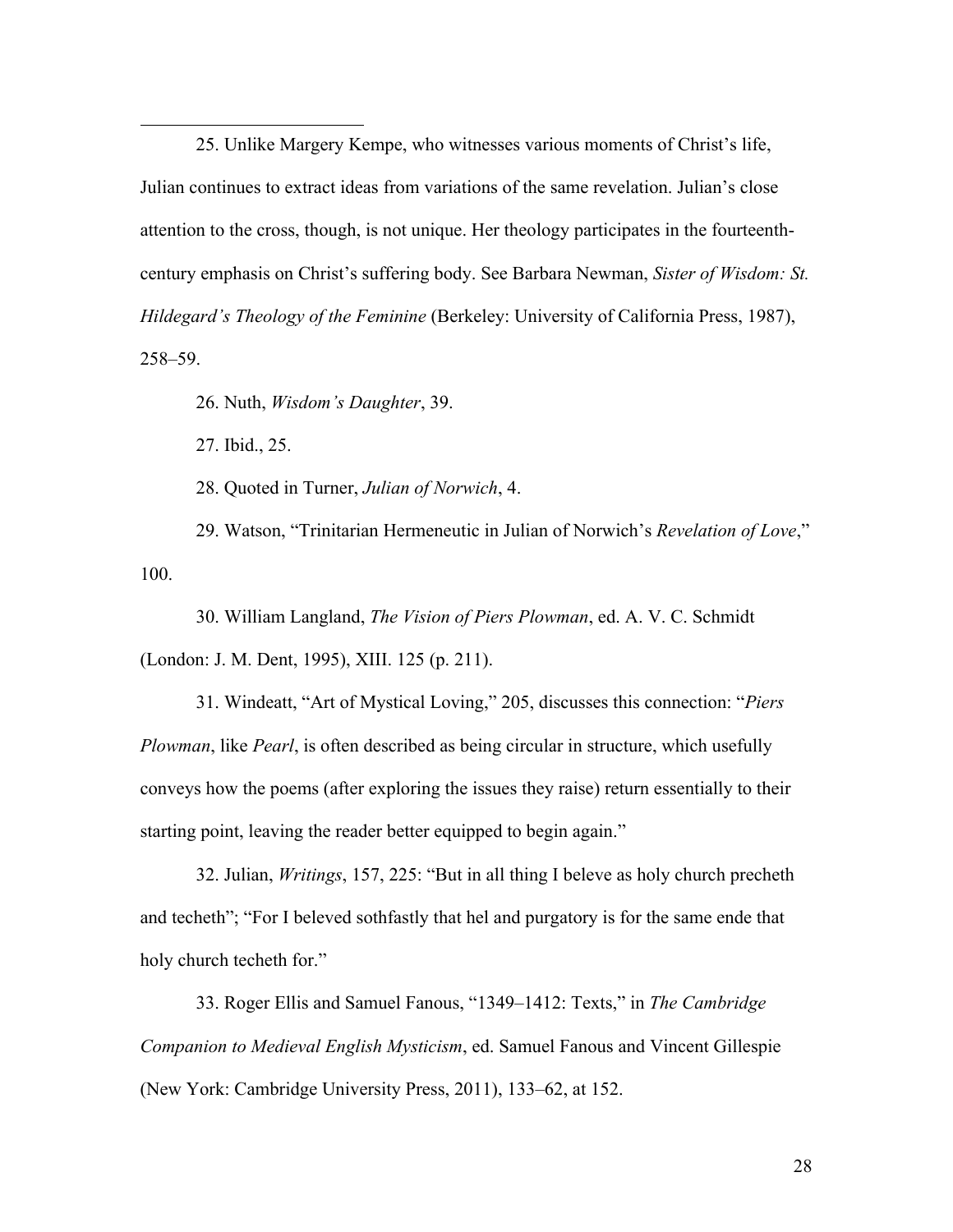34. Robert E. Wright, "The 'Boke Performyd': Affective Technique and Reader Response in the *Showings* of Julian of Norwich," *Christianity and Literature* 36, no. 4 (1987): 13–32, at 28.

35. See Diane Watt, "Saint Julian of the Apocalypse," in *A Companion to Julian of Norwich*, ed. Liz Herbert McAvoy (Suffolk, U.K.: D. S. Brewer, 2008), 64–74, at 74.

36. Frank Kermode, *The Sense of an Ending: Studies in the Theory of Fiction* (New York: Oxford University Press, 1966), 45.

37. Ibid.

 $\overline{a}$ 

38. Turner, *Julian of Norwich*, 43–44.

39. Ibid., 65–66.

40. Frank Kermode, *The Genesis of Secrecy: On the Interpretation of Narrative* (Cambridge: Harvard University Press, 1979), 145.

41. Turner, *Julian of Norwich*, 65.

42. Mystics had to guard against false revelations, for visions could just as easily come from the devil as from God. "Truth and error co-exist at every stage of the spiritual process," Ellis and Fanous explain: "What contemplatives think they understand may, on closer scrutiny, turn out to be an illusion" ("1349–1412," 151). As Riehle, *Secret Within*, 212, observes, however, Julian does not worry about this possibility. But perhaps this traditional concern manifests itself as her concern about the fiend's jangling. Julian, in other words, does not worry that her vision is false but, rather, that the world defies explanation.

43. Dante, *Paradiso*, trans. Jean Hollander and Robert Hollander (New York: Random House, 2007), XV. 38–42.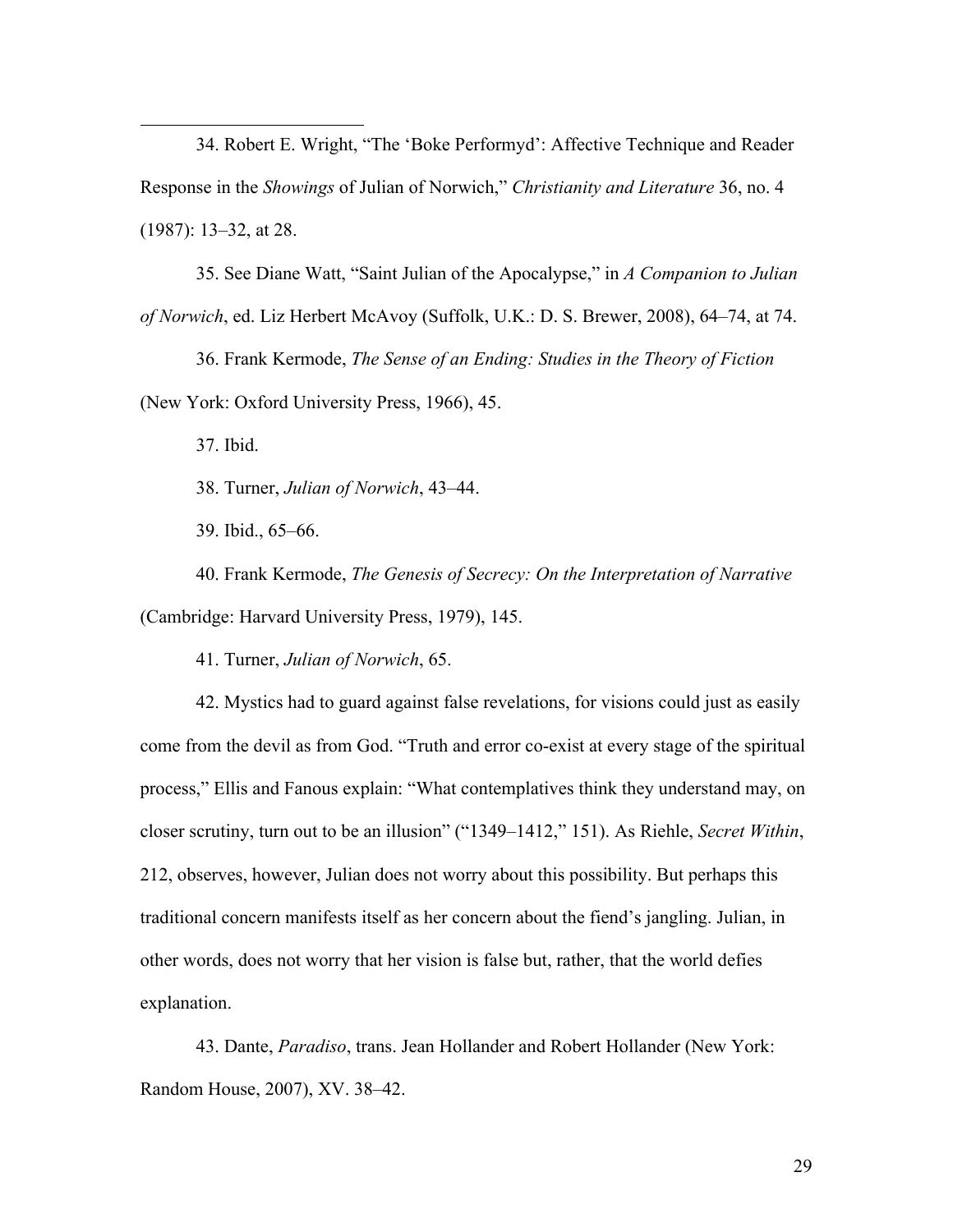44. In his commentary on *Paradiso*, Robert Hollander documents "a profusion of hymns in this heaven . . . six musical outbursts in all." Ibid., 672.

45. Turner, *Julian of Norwich*, 114.

 $\overline{a}$ 

46. Aers and Staley, *Powers of the Holy*, 177. Newman, *Sister of Wisdom*, 238, finds a similar logic at work in Hildegard of Bingen's writings: "Like any living metaphors, Hildegard's tropes are patient of inversion. This is particularly true of Ecclesia's femininity, which makes her not only virginal and fertile but also highly vulnerable to corruption. Despite the tower of the Spirit, which is her eternal security, the joyful mother can become a sorrowful mother in history, and the virgin bride can be ravished." The idea also structures parts of *Piers Plowman*. Meed, for instance, can become both just reward and bribe. Turner, *Julian of Norwich*, 194, explains that this doubleness is a symptom of the fallen world: "As fallen beings, we are conflicted. As conflicted beings, necessarily we construe the world, ourselves, God, and the relationships between all in conflicted, fractured, and dualistic terms."

47. Riehle, *Secret Within*, 220, argues that Julian "draws a novel conclusion from divine incarnation: since God descended not only into human substance, but also into human sensuality, and even dwelt in it, sensuality, most remarkably, can no longer be considered the chief cause of sin."

48. Dale, "Sin Is Behovely," 133.

49. In Margery Kempe's text, "noise" also functions positively. Zina Petersen, "Authoritative Noise: Margery Kempe's Appropriation of Unique Ritual and Authority," *Magistra* 8, no. 2 (2002): 84–118, explains that Kempe's weeping bolsters her claims to authority.